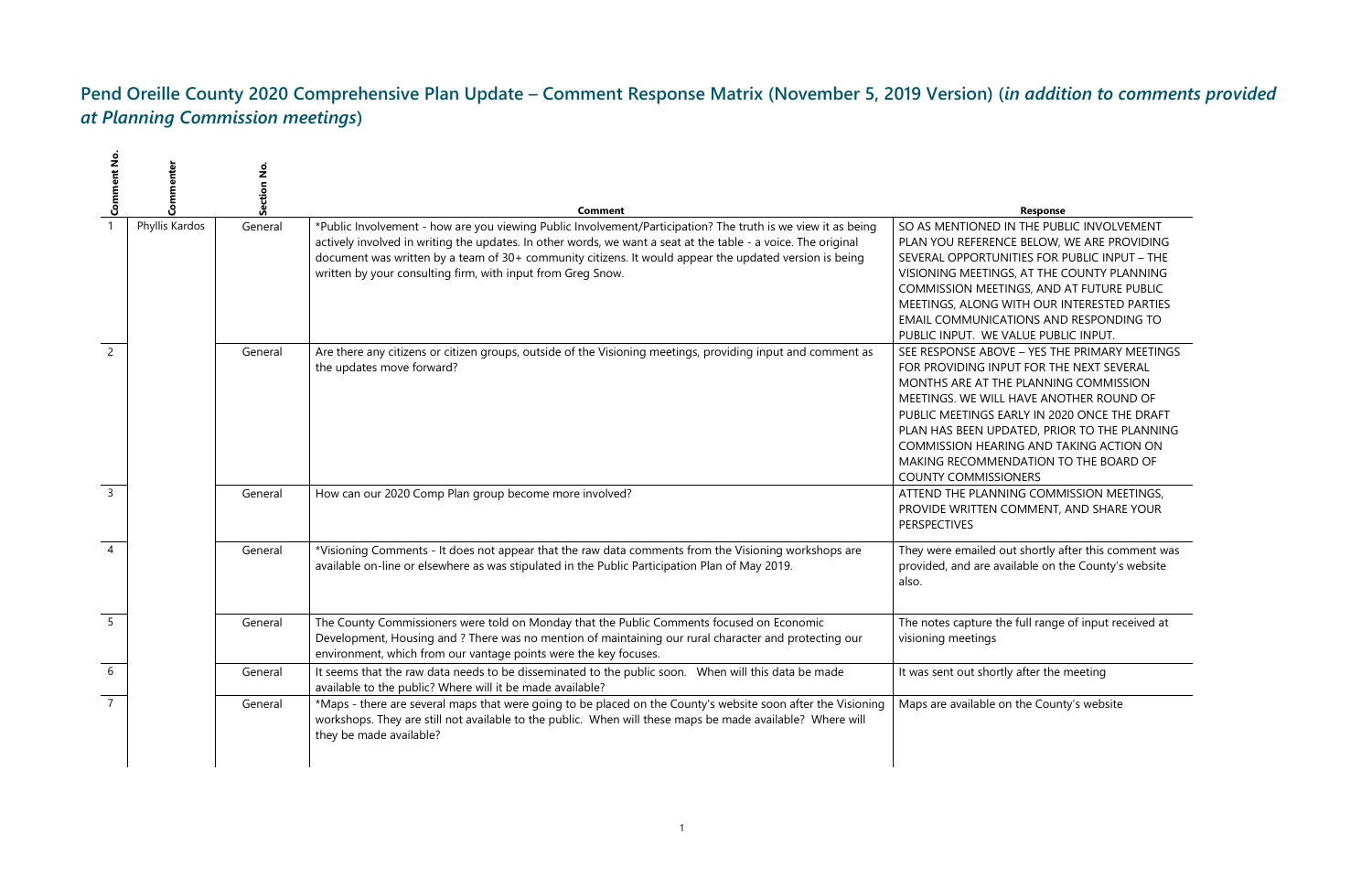JTDATED AND THAT IS WHAT WE **UPDATE ON. WE WILL REVIEW BACK INFORMATION THAT WAS** LETED

CURRENT WITH THE LATEST STATE REQUIREMENTS, and to have 2020 by June 2020

OVE, WE VALUE YOUR INPUT

ure all comments at the visioning cluded them in a comprehensive lease let us know if we missed ere was replication in answers they combined with other answers.

s and the County with your u did or make them at the

ke comments any time and they up until the Plan gets adopted.

| $\infty$ Comment No. | Commenter   | Section No. | <b>Comment</b>                                                                                                                                                                                                                                                                                                                                                                                                                                                                                                                                                                                                                                                                                                                                                                                                                                                                                                                                                                                                                                                                                                                                                                                                                                                                                                                                                                                                                                                                                                                                                                                                                                                     |                                                                                                                                                                                                 |
|----------------------|-------------|-------------|--------------------------------------------------------------------------------------------------------------------------------------------------------------------------------------------------------------------------------------------------------------------------------------------------------------------------------------------------------------------------------------------------------------------------------------------------------------------------------------------------------------------------------------------------------------------------------------------------------------------------------------------------------------------------------------------------------------------------------------------------------------------------------------------------------------------------------------------------------------------------------------------------------------------------------------------------------------------------------------------------------------------------------------------------------------------------------------------------------------------------------------------------------------------------------------------------------------------------------------------------------------------------------------------------------------------------------------------------------------------------------------------------------------------------------------------------------------------------------------------------------------------------------------------------------------------------------------------------------------------------------------------------------------------|-------------------------------------------------------------------------------------------------------------------------------------------------------------------------------------------------|
|                      |             | General     | *Scope of Work - it appears there is considerable updates to the original Comp Plan.<br>The original Comp Plan is a good document, and we understand the need to update certain parts of it, but                                                                                                                                                                                                                                                                                                                                                                                                                                                                                                                                                                                                                                                                                                                                                                                                                                                                                                                                                                                                                                                                                                                                                                                                                                                                                                                                                                                                                                                                   | PARTS OF IT ARE OU<br>ARE FOCUSING OUR<br>AND UPDATE/BRING                                                                                                                                      |
| 9                    |             | General     | why is it being so intensely updated?<br>What is the goal of the County in this intense update?                                                                                                                                                                                                                                                                                                                                                                                                                                                                                                                                                                                                                                                                                                                                                                                                                                                                                                                                                                                                                                                                                                                                                                                                                                                                                                                                                                                                                                                                                                                                                                    | UNNECESSARILY DEL<br>TO MAKE THE PLAN                                                                                                                                                           |
|                      |             |             | Please note that these comments and questions are not negative reflections of White Bluffs Consulting, but<br>they are comments and questions from concerned area citizens who have a vested interest in the                                                                                                                                                                                                                                                                                                                                                                                                                                                                                                                                                                                                                                                                                                                                                                                                                                                                                                                                                                                                                                                                                                                                                                                                                                                                                                                                                                                                                                                       | PUBLIC INPUT AND 9<br>have this work comp                                                                                                                                                       |
|                      |             |             | community. You and Ben extended yourselves out to be contact with any questions and comments. We are<br>taking you up on it with this email. We also want to be prepared for the next Planning Commission meeting.<br>Thank you and would appreciate a timely reply,                                                                                                                                                                                                                                                                                                                                                                                                                                                                                                                                                                                                                                                                                                                                                                                                                                                                                                                                                                                                                                                                                                                                                                                                                                                                                                                                                                                               | AS MENTIONED ABC                                                                                                                                                                                |
| 10                   | John Endres | General     | From the 3 introductory visioning sessions, Public Comments (sticky notes):<br>Comment/Question #1<br>We were told that all of our comments (sticky notes) would be available; but we only received a summary of<br>the comments, and not all comment topics are included in the summary.<br>Can you please send out all of the comments from the sticky notes of the 3 visioning sessions?<br>From the Public Participation Plan, May 2019<br>2. Public Participation Goals and Objectives<br>"The goal of the PPP is to make all citizens of Pend Oreille County aware of the progress of the planning<br>process and to offer them opportunities to comment or make suggestions."<br>"The following activities will ensure public input is incorporated into the decision-making process:"<br>3 of the 5 Bullet-point Objectives:<br>"Ensuring available comprehensive planning information is current and accessible to the public"<br>"Clearly identifying procedures and strategies for public comment and participation, and providing adequate<br>time for review of comprehensive planning materials and amendments prior to decision-making"<br>"Encouraging and maintaining open lines of communication between the County, the public, and stakeholders<br>through meetings, open houses, and workshops"<br>Comment/Question #2:<br>Please provide details as to how citizens can comment and make suggestions. What is the preferred way to<br>comment and make suggestions? email (WhiteBluffs), meetings, etc?<br>Comment/Question #3: Is there a time limit for comments/suggestions? Can we comment on material<br>covered from earlier meetings? | We tried to captu<br>$1_{\cdot}$<br>meetings and inc<br>summary, but ple<br>something. If the<br>were sometimes<br>You can email us<br>2.<br>comments as you<br>meetings<br>3. Yes, you can mak |
|                      |             |             | Comment/Question #4: How do we deal with comments/suggestions that are not acknowledged or<br>addressed?                                                                                                                                                                                                                                                                                                                                                                                                                                                                                                                                                                                                                                                                                                                                                                                                                                                                                                                                                                                                                                                                                                                                                                                                                                                                                                                                                                                                                                                                                                                                                           | will be accepted                                                                                                                                                                                |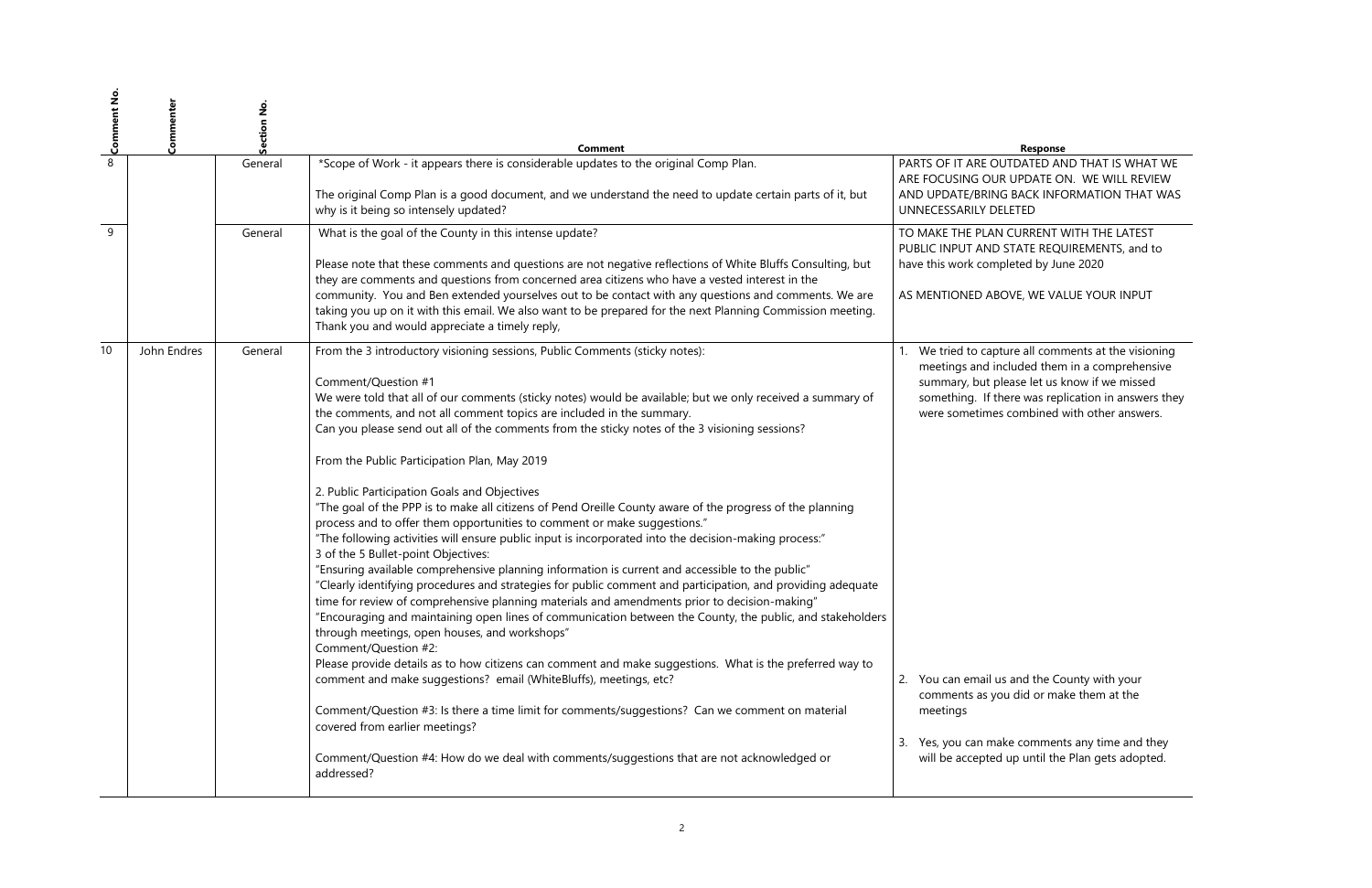## $u$  if there was a comment that was e are trying to address them all

e did not include RGNew and erested parties list in the public and we will change that

ments one week in advance of the we do our best to get the info. nce as possible depending on nts are ready. Regarding the Plan the library. It is digitally but a able at the County in the Planning

ed at the last PC mtg. can be PDF and zoomed in on. They are d several updates will be made on Your suggestions are noted.

e documents available as soon as ring. In addition to providing the ents, a complete draft will also be review process in Spring 2020.

| Comment No | Commenter<br>å |                                                                                                                                                                                                                                                                                                                                                                                                                                                                                                                                  |    |                                                                                                                                                                                                                                          |
|------------|----------------|----------------------------------------------------------------------------------------------------------------------------------------------------------------------------------------------------------------------------------------------------------------------------------------------------------------------------------------------------------------------------------------------------------------------------------------------------------------------------------------------------------------------------------|----|------------------------------------------------------------------------------------------------------------------------------------------------------------------------------------------------------------------------------------------|
|            |                | Comment                                                                                                                                                                                                                                                                                                                                                                                                                                                                                                                          |    |                                                                                                                                                                                                                                          |
|            |                | Public Meetings, Workshops, and Open Houses<br>3.<br>Develop and maintain an interested parties list (bullet #7): Identify interest groups such as Ag users, VSP<br>works group, Washington State Farm Bureau, Kalispel Tribe, Cooperative Extension, Rotary and Lions Clubs,<br>Environmental groups, Lands Council, Pend Oreille Patriots, FANS group, Selkirk Alliance and Futurewise and<br>share information with these groups and others who request to be on the list."                                                   | 4. | Please let us know<br>not addressed. We                                                                                                                                                                                                  |
|            |                | Comment/Question #5: Two important citizen groups are not included in the "interested parties list" above:<br>Responsible Growth NE Washington (RG*NEW) and Citizens Against the Newport Silicon Smelter (CANSS).<br>RG*NEW and CANNS are opposed to the smelter, but the pro-smelter citizen group "FANS" is included in the<br>list. Why is FANS included, but RG*NEW and CANSS not included? Please explain. Please correct this omission<br>by including RG*NEW and CANSS and re-send the corrected document to all parties. |    | 5. Yes, it looks like we<br>CANSS on the inter                                                                                                                                                                                           |
|            |                | 4.6<br>Planning Document Dissemination<br>Documents such as reports, plans, or environmental reviews that contain or describe proposed plans, policies,<br>maps, or regulations will be made available for public review. Such documents will be made available well in<br>advance of opportunities for public discussion or testimony. Such documents will be made available typically<br>at least 5 days prior to any public meeting or hearing scheduled for their discussion or a decision.                                  |    | participation plan a                                                                                                                                                                                                                     |
|            |                | Comment/Question #6: Documents have not always been sent well in advance (5 days prior to public<br>meetings). Can documents be sent out a week in advance? Will hard copies be placed in libraries?                                                                                                                                                                                                                                                                                                                             |    |                                                                                                                                                                                                                                          |
|            |                | Comment/Question #7: Map-type documents received with October 8 meeting materials. Too small, and<br>may have some inaccuracies. Not everyone may have the capability to "zoom in" on the maps-please<br>provide tips and/or directions.                                                                                                                                                                                                                                                                                         |    |                                                                                                                                                                                                                                          |
|            |                | Overall Comment: There are numerous changes being made and it is difficult for citizens to find the time to<br>read through and comment on all of the changes. Please try to provide more time for citizens to view<br>documents and to comment.                                                                                                                                                                                                                                                                                 |    | 6. We sent out docun<br>the last PC mtg and<br>out as far in advan<br>when the documer<br>being available at t<br>hard copy is availal<br>Dept.<br>7. The maps presente<br>opened in adobe P<br>working drafts and<br>them over time. Yo |
|            |                |                                                                                                                                                                                                                                                                                                                                                                                                                                                                                                                                  |    | We will try to make the<br>they are ready for shar<br>specific updated eleme<br>available for a public re                                                                                                                                |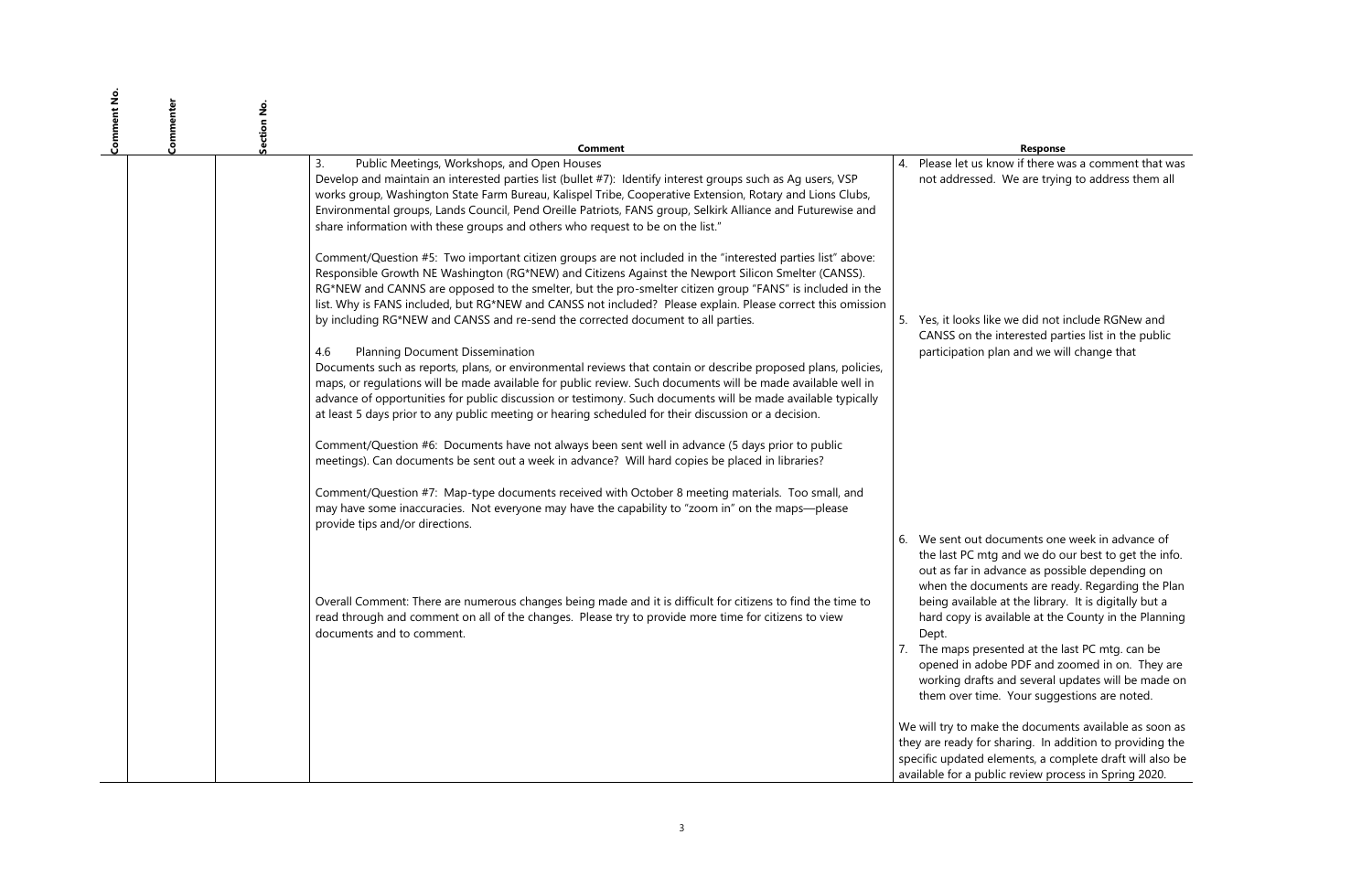$\overline{\text{A}}$  and discussed with the PC and

there will be some provisions added inciples

and other contextual information

| $\frac{1}{\sqrt{2}}$ Comment No. |                                | Section No     | <b>Comment</b>                                                                                                                                                                                                                                                                                                                                                                                                                                                                                                                                                                                                                                                                                                                                                                                                                                                                                                                                                                                                                                                                                                                                                                                       | Response                                                              |
|----------------------------------|--------------------------------|----------------|------------------------------------------------------------------------------------------------------------------------------------------------------------------------------------------------------------------------------------------------------------------------------------------------------------------------------------------------------------------------------------------------------------------------------------------------------------------------------------------------------------------------------------------------------------------------------------------------------------------------------------------------------------------------------------------------------------------------------------------------------------------------------------------------------------------------------------------------------------------------------------------------------------------------------------------------------------------------------------------------------------------------------------------------------------------------------------------------------------------------------------------------------------------------------------------------------|-----------------------------------------------------------------------|
|                                  | <b>Bob Eugene</b>              | General        | Make the Public Participation Plan readily available for review.                                                                                                                                                                                                                                                                                                                                                                                                                                                                                                                                                                                                                                                                                                                                                                                                                                                                                                                                                                                                                                                                                                                                     | It is available on the County website                                 |
|                                  |                                |                |                                                                                                                                                                                                                                                                                                                                                                                                                                                                                                                                                                                                                                                                                                                                                                                                                                                                                                                                                                                                                                                                                                                                                                                                      |                                                                       |
| 12                               | Mike Hanson                    | General        | An amendment to remove, from the County Comp Plan, rural minimum lot size requirements placed on<br>parcels within existing municipal service district boundaries is proposed as follows:<br>Parcels located within LID municipalities i.e. water and sewer districts, formed to service defined geographic<br>areas, shall be allowed to subdivide into parcels of a land area (square footage) not less than 75% of the<br>average land area (square footage) of the existing legal subdivided lots of the same current municipality.                                                                                                                                                                                                                                                                                                                                                                                                                                                                                                                                                                                                                                                              | Comment will be shared and discuss<br>the County                      |
| 13                               | Tracy Morgan,<br><b>RG New</b> | 5              | Important article about Wild Urban land Interface (WUI) and development<br>https://www.msn.com/en-us/money/realestate/analysis-california-is-becoming-unlivable/ar-<br>AAJBbJF?ocid=spartandhp<br>"If building in the WUI is so dangerous, why do it? In part because building new housing is so very difficult in<br>many urban regions in California, due to opposition from existing homeowners and strict building codes. The<br>number of people living on the streets in San Francisco and Los Angeles is related to the extreme cost of rent in<br>those cities is related to the statewide housing shortage is related to the pressure to sprawl into the periphery.<br>So housing sprawls into the periphery. And each time major fires happen-in the WUI, as well as in unpopulated<br>regions and urban areas—the state's housing crisis gets a little worse. Rental prices surge. Families struggle with<br>displacement and homelessness. Vacancy rates fall to near zero. The cost of homebuilding goes up. And resources<br>for families without stable housing get stretched even thinner."<br>I would hope we could avoid this pattern for the county - not sure how but let's try! | Comment noted and there will be son<br>related to FireWise principles |
| 14                               | Phyllis Kardos                 | Preamble and 1 | The Statement of Values are the foundation of the Comp Plan and they should reflect the views of the citizens<br>who live here; we feel these updates do not accurately reflect us at all. Who wrote it and why was it changed?<br>Can we revert back to the original statement of values?                                                                                                                                                                                                                                                                                                                                                                                                                                                                                                                                                                                                                                                                                                                                                                                                                                                                                                           | Statement of values and other conte<br>added back in.                 |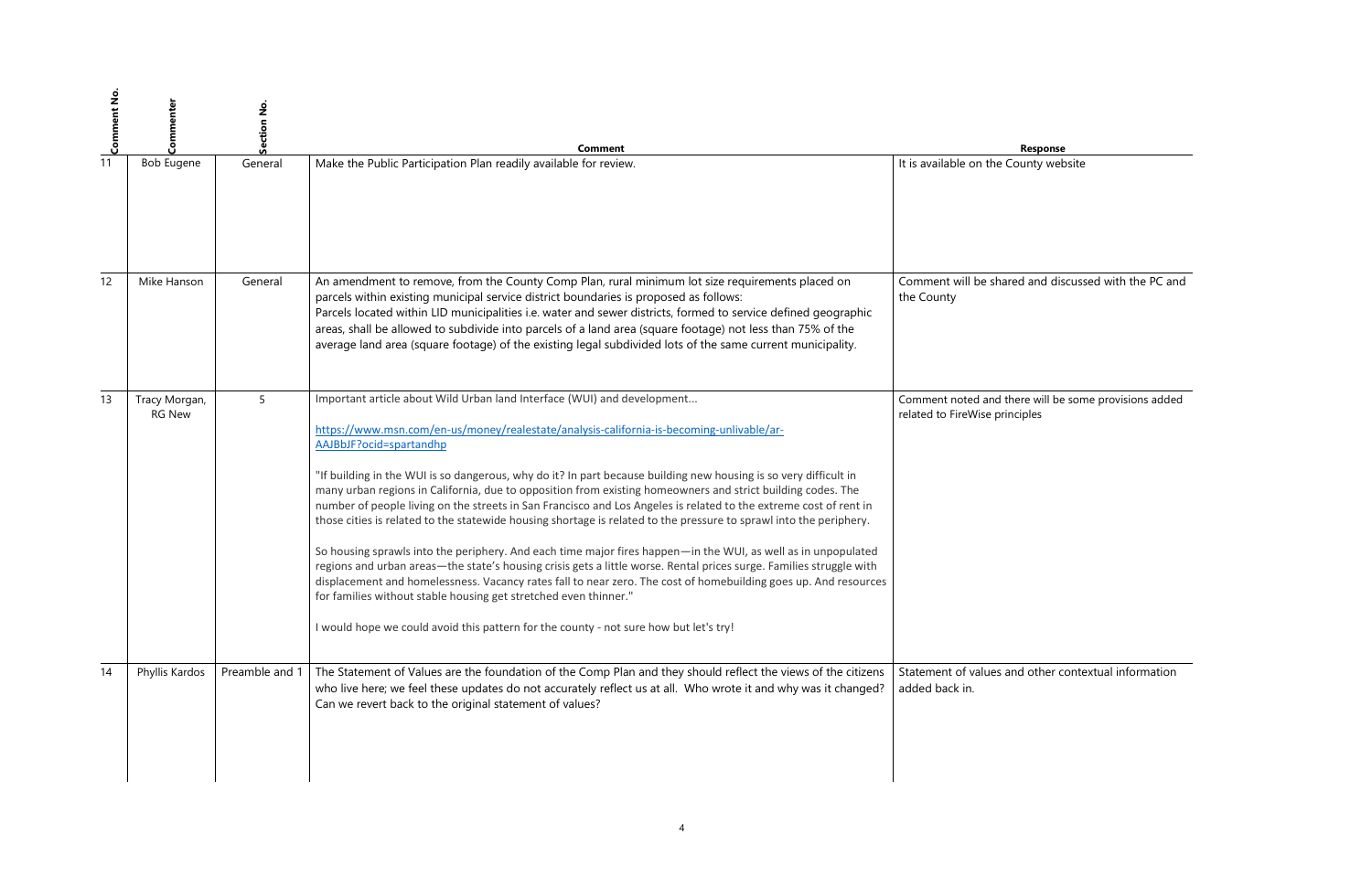will be considered in the updates ents

We will consider these comments as part of the comprehensive update being made to the Land Use the County.

> minor collectors will be updated with orks department.

| $\frac{1}{\sqrt{2}}$ Comment No. | Commenter         | Section No.              | <b>Comment</b>                                                                                                                                                                                                                                                                                                                                                                                                                                                                                                                                                                                                                                                                                                                                                                                                                                                                                                                                                                                                                                                                                                                                                                                                                                                                                                                                                                                                                                                                                                                                                                                                                                                                                                      |                                                                          |
|----------------------------------|-------------------|--------------------------|---------------------------------------------------------------------------------------------------------------------------------------------------------------------------------------------------------------------------------------------------------------------------------------------------------------------------------------------------------------------------------------------------------------------------------------------------------------------------------------------------------------------------------------------------------------------------------------------------------------------------------------------------------------------------------------------------------------------------------------------------------------------------------------------------------------------------------------------------------------------------------------------------------------------------------------------------------------------------------------------------------------------------------------------------------------------------------------------------------------------------------------------------------------------------------------------------------------------------------------------------------------------------------------------------------------------------------------------------------------------------------------------------------------------------------------------------------------------------------------------------------------------------------------------------------------------------------------------------------------------------------------------------------------------------------------------------------------------|--------------------------------------------------------------------------|
|                                  |                   |                          | Were the Visioning Sticky notes taken into consideration with the updated version?                                                                                                                                                                                                                                                                                                                                                                                                                                                                                                                                                                                                                                                                                                                                                                                                                                                                                                                                                                                                                                                                                                                                                                                                                                                                                                                                                                                                                                                                                                                                                                                                                                  | The Visioning notes v<br>to specific plan eleme                          |
| 16                               | <b>Bob Eugene</b> | Section 2.1<br>Table 2.1 | Delete the word "Tax" before the word status in the "Factors" column of Table 2.1 and delete the "Public Lands"<br>column.<br>Reason/Impact: Removing this single word, would allow current "PL" designated land to include "NR 20" and<br>"NR 40" rezone designations rather than just "R 5", "R 10", "R 20" and "R 40" on publically owned land. It<br>would also properly conform to the adopted definition: "Resource Lands" or "Natural Resource Lands" (which)<br>means designated agricultural, mineral and forest land of long-term commercial significance. Ownership is<br>not a land use and this recommendation segregates ownership from land use. Only privately owned property<br>have tax status designation (classification). The exemption for taxing public lands is not locally recognized as<br>a tax status designation.                                                                                                                                                                                                                                                                                                                                                                                                                                                                                                                                                                                                                                                                                                                                                                                                                                                                      | We will consider these<br>comprehensive update<br>designations map for t |
| 17                               |                   | Section 2                | Regarding major and minor collectors: You should coordinate these with the Pend Oreille County Intersection<br>Report (https://pendoreilleco.org/wp-content/uploads/2019/04/Intersection-Report-Spring-2019.pdf). This<br>report is updated two times each year.<br>As an example, Flowery Trail Rd does not intersect with HWY 20. Flowery Trail Road begins at<br>Westside Calispel Rd at milepost 12.585. To get to Flowery Trail Rd, one needs to start by turning on<br>to McKenzie Rd at Hwy 20 milepost 421.070; continue on McKenzie Rd (milepost 0.000) to Westside<br>Calispel Rd at milepost 11.037.<br>Kings Lake Rd does not intersect with HWY 20. Kings Lake Rd begins at the intersection of 5 <sup>th</sup> St (Usk)<br>(mp 0.926) and Leclerc Rd S (mp 15.539) and Leclerc Rd N.<br><b>Minor Collectors:</b><br>Boundary Dam-Road; Road name corrected<br>Cusick Meadow Road; This road is a "rural local access"<br>Westside Calispel Road; This road is minor collector from mp 0.000 to mp 5.7; local rural access from mp 507 to mp<br>11.037; rural major collector from mp 11.034 to mp 12.585; minor collector from mp 12.595 to mp 15.210, and local<br>rural access from mp 15.210 to mp 20.268<br>Bead Lake Road; This is a minor collector from mp 0.000 to mp 6.934<br>McCloud Creek Road;<br>Coyote Trail Road;<br>Spring Valley Road;<br>North Shore Diamond Lake Road;<br>South Shore Diamond Lake Road;<br>Fertile Valley Road;<br>Camden Road;<br>Scotia Road; This road is rural local access from mp 0.000 to mp 9.770<br>Tweedie Road; and This road is rural local access from mp 0.000 to mp 1.689<br>Allen Road. This road is local rural access from mp 0.000 to mp 6.455 | The list of major and n<br>the County Public Wor                         |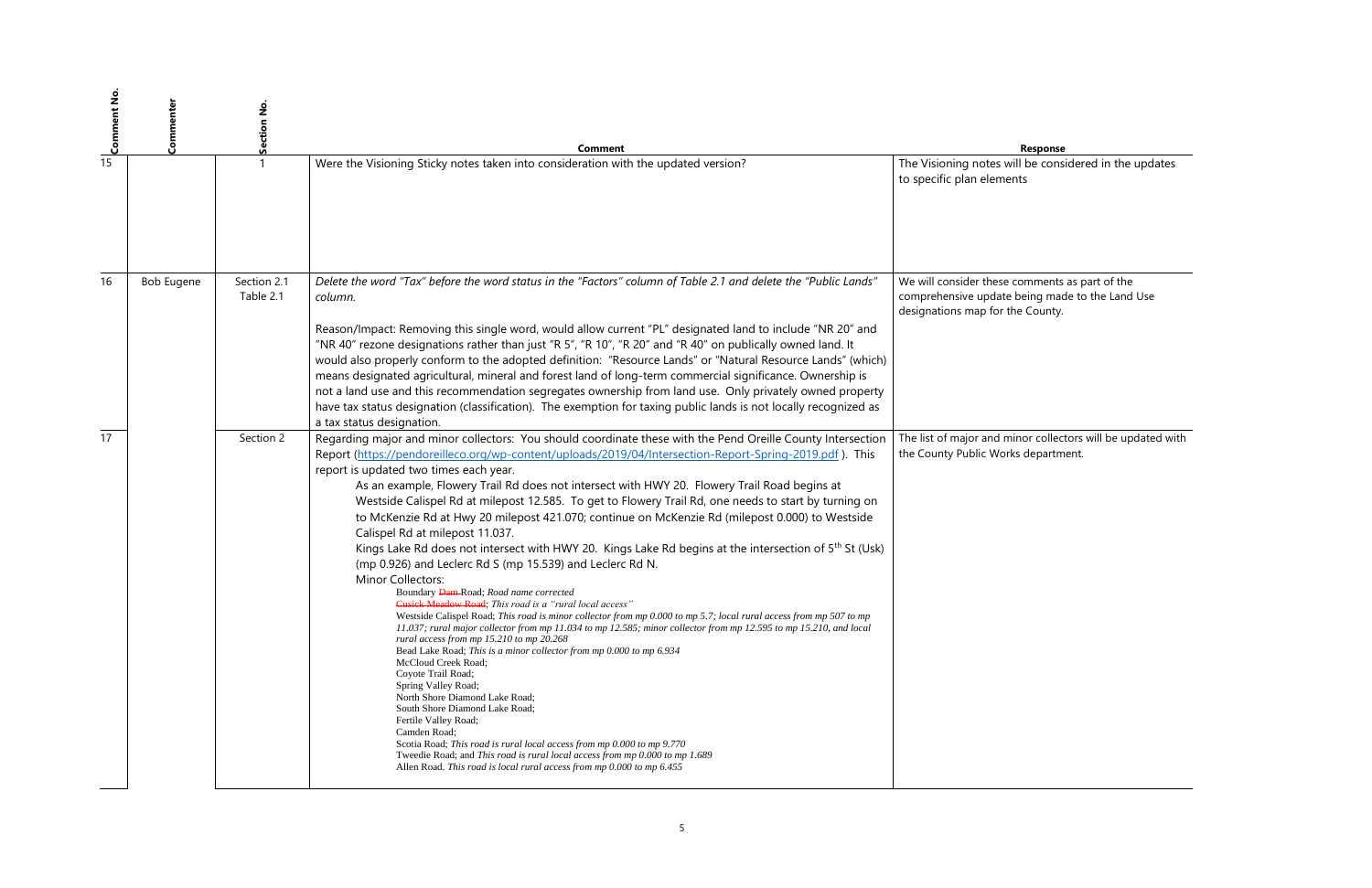n not always the best designation dered still in the resource lands r but along with several other ary being that the lands are of longficance.

comment in the next update for this

al area function; this policy may be r plan section but not under critical

e comments as part of the e being made to the Land Use the County.

tailed comments on the LU map and to make sure you are able to the ically.

e comments as part of the e being made to the Land Use the County.

| $\frac{1}{\infty}$ Comment No. | Commenter | Section No. | <b>Comment</b>                                                                                                                                                                                                                                                                                                                                                                                                                                                                                                                                                                                                                                                                                                                                                                                                                                                                                                                                                                                                                                                                                                                                                                                                                                                                                                                                                                                                                                                                                                                                                                                                                                                                                    |                                                                                                                                                          |
|--------------------------------|-----------|-------------|---------------------------------------------------------------------------------------------------------------------------------------------------------------------------------------------------------------------------------------------------------------------------------------------------------------------------------------------------------------------------------------------------------------------------------------------------------------------------------------------------------------------------------------------------------------------------------------------------------------------------------------------------------------------------------------------------------------------------------------------------------------------------------------------------------------------------------------------------------------------------------------------------------------------------------------------------------------------------------------------------------------------------------------------------------------------------------------------------------------------------------------------------------------------------------------------------------------------------------------------------------------------------------------------------------------------------------------------------------------------------------------------------------------------------------------------------------------------------------------------------------------------------------------------------------------------------------------------------------------------------------------------------------------------------------------------------|----------------------------------------------------------------------------------------------------------------------------------------------------------|
|                                |           | 2.4.3       | In Section 2.4.3 Natural Resource Policy #5, delete the words "and current use property tax classifications".<br>Reason/Impact: 84.34 RCW tax policy (tax shift) should not be intertwined with land use under 36.70A RCW.<br>Both provisions encourage preservation, but utilize separate tools. Only privately owned property have tax<br>classifications (designations). The exemption for taxing public lands is not locally recognized as a tax<br>classification (designation). These six words eliminate all publicly owned lands (more than 500,000 acres) to<br>be recognized as "Natural Resource Land" zoning classifications.                                                                                                                                                                                                                                                                                                                                                                                                                                                                                                                                                                                                                                                                                                                                                                                                                                                                                                                                                                                                                                                         | Agree tax classification<br>factor. It will be consid<br>designation as a factor<br>factors, with the prima<br>term commercial signif                    |
| 19                             |           | 2.4         | In Section 2.4. Critical Area Policy, delete Critical Area Policy #5, and renumber the balance of the Section.<br>Reason/Impact: 84.34 RCW tax policy (tax shift) should not be intertwined with land use under 36.70A RCW.<br>Both provisions encourage preservation, but utilize separate tools.                                                                                                                                                                                                                                                                                                                                                                                                                                                                                                                                                                                                                                                                                                                                                                                                                                                                                                                                                                                                                                                                                                                                                                                                                                                                                                                                                                                                | We will consider this co<br>section                                                                                                                      |
| 20                             |           | 2.6.1       | Regarding the strikethrough of Critical Area Policy #19, I would recommend that as a general provision, that<br>outdoor lighting should be shielded, sharp cutoff, and minimum required for safety in order to preserve the<br>dark skies.                                                                                                                                                                                                                                                                                                                                                                                                                                                                                                                                                                                                                                                                                                                                                                                                                                                                                                                                                                                                                                                                                                                                                                                                                                                                                                                                                                                                                                                        | Dark sky is not a critica<br>appropriate in another<br>areas.                                                                                            |
| 21                             |           | 2.6.1       | Regarding Section 2.6.1, "Public Lands:" should be deleted. Ownership is not a land use. Pend Oreille<br>County created a serious flaw in the Comprehensive Plan in 1985 when they created a "land use zone" of<br>Public Land (PL). The majority of the currently zoned "PL" should be designated in one of the natural resource<br>categories. This resulted in a requirement of an update to the Future Land Use Map (FLUM) prior to<br>submitting an application for a conditional use permit. This is a hardship on the purchaser of "PL" parcels,<br>because these cannot be built upon for more than a year. There should be no reference, direct or indirect<br>that segregates parcels based on ownership. "Tax status" should be removed from Table 2.1 and be replaced<br>by just the word "status". The owner, public or private, can identify the intended status use.                                                                                                                                                                                                                                                                                                                                                                                                                                                                                                                                                                                                                                                                                                                                                                                                               | We will consider these<br>comprehensive update<br>designations map for t                                                                                 |
| 22                             |           | 2.6.1?      | Make the proposed Current Land Use Map (Appendix XX) readily available for review.<br>I do not have any GIS software, so I cannot identify the shape files that may be utilized for creating the draft<br>map. About 2/3 of the shape files in the current GIS map do not correspond with parcel numbers. I<br>recommend that, when you publish your first map in Appendix XX, that you utilize the use designations<br>identified in the Table 2.1 criteria column. This table is significantly different than the table (map) that<br>was associated with the CPU-18-POC because this table allows for currently "PL" land to be<br>categorized as Natural Resource uses rather than only Rural uses.<br>The table below identifies my interpretation of the most flexible appropriate use categories identified is Table<br>2.1 and proposed Section 2.6.1 with the exclusion of Public Lands, Tribal Lands, and Rural 2.5. This was<br>developed by looking for "PL" parcels utilizing the Pend Oreille County GIS map of ownerships, where there<br>was a unique parcel number, or entire or partial sections coded by range, township, and section". I prefaced<br>the numerical values with the alpha character "S" so that I could sort each record in my table. I took into<br>consideration the road segment that may have an impact on the recommended classification in accordance<br>with Table 2.1 criteria. My personal preferences would be to place more parcels into natural resource<br>designations rather than rural designations.<br>The "Designation" column was developed from public resources such as the Colville National Forest Plan and<br>plans from DNR and WDFW. | Thank you for these det<br>we will work with you t<br>updated map electronid<br>We will consider these<br>comprehensive update<br>designations map for t |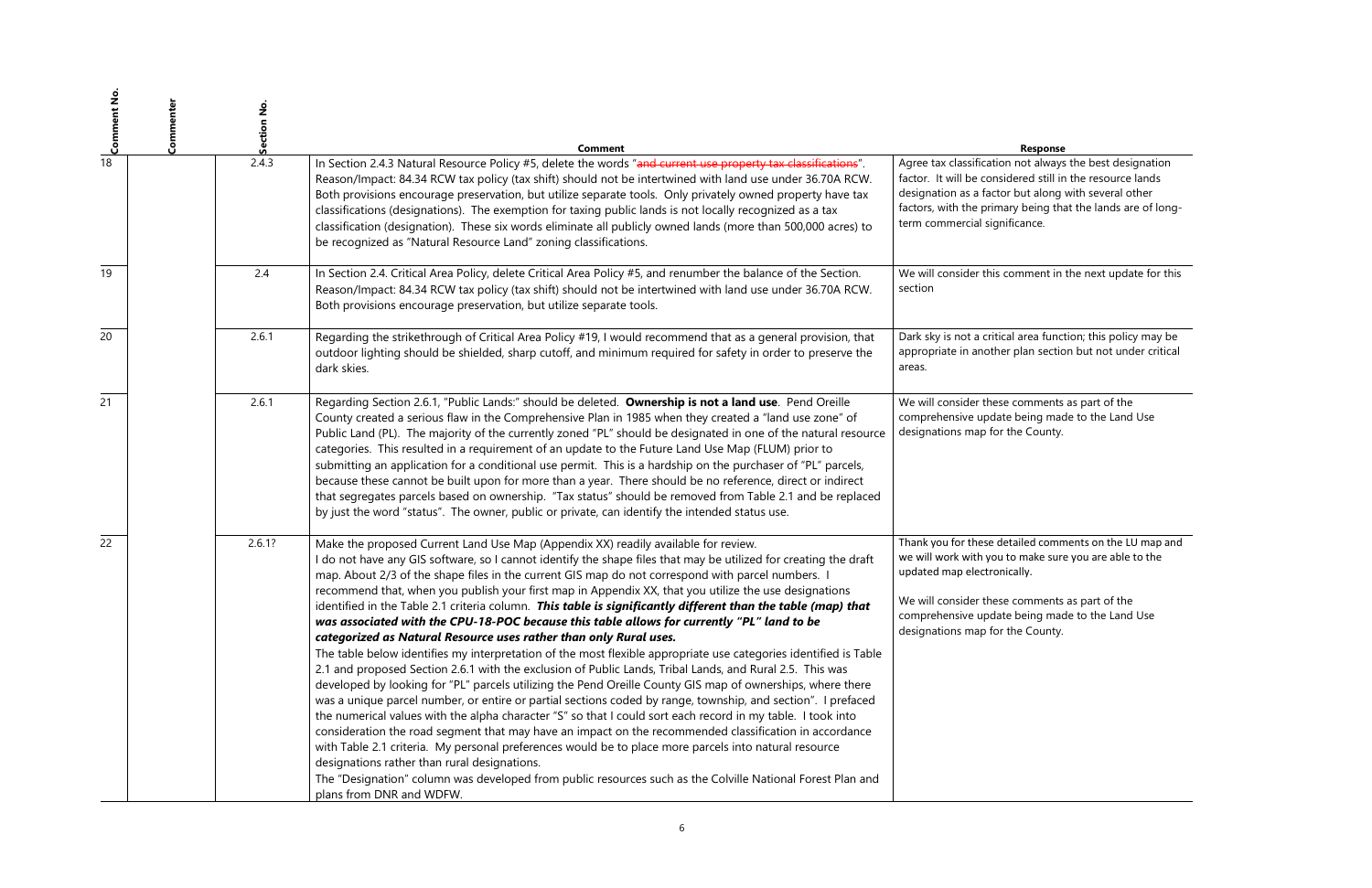many, if any, UGA changes. We have th the City of Newport and others ions regarding their UGA boundary

 $\overline{\text{e}}$  plan to at a minimum qualify the i could possibly entirely remove the

oe considered in the next update of

 $A$ bout who is involved in the EDC, I would need to ask the organization.

| <b>Comment No</b> | Commenter      | Section No.                 | <b>Comment</b>                                                                                                                                                                                                                                                                                                                                                                                                                                                                                                                                                                      |                                                                              |
|-------------------|----------------|-----------------------------|-------------------------------------------------------------------------------------------------------------------------------------------------------------------------------------------------------------------------------------------------------------------------------------------------------------------------------------------------------------------------------------------------------------------------------------------------------------------------------------------------------------------------------------------------------------------------------------|------------------------------------------------------------------------------|
|                   |                |                             | I may have unintentionally omitted a few parcels (see table)                                                                                                                                                                                                                                                                                                                                                                                                                                                                                                                        |                                                                              |
| 23                | Phyllis Kardos |                             | Affordable housing has a very clear definition and formula as you are probably aware. It is a common term. I<br>had pulled it up last night but didn't get a chance to address it as Norris wanted to move on. It should be<br>included as part of the Comp Plan. It is a key component when talking about housing issues. Thank you,<br>Phyllis                                                                                                                                                                                                                                    | Include in definitions                                                       |
|                   |                |                             | https://affordablehousingonline.com/what-is-affordable-housing                                                                                                                                                                                                                                                                                                                                                                                                                                                                                                                      |                                                                              |
| 24                | Phyllis Kardos |                             | Will the Comp Plan update 2020 include any movement on the present UGA boundaries? Will the boundaries<br>be addressed or extended anywhere in POC?                                                                                                                                                                                                                                                                                                                                                                                                                                 | We are not expecting r<br>been coordinating with<br>regarding their intentio |
|                   |                |                             | Specifically, too, I am concerned about the UGA around Newport and extending over and including the<br>PacWest properties. Can UGA only be changed during Comp Plan updates or during open dockets?                                                                                                                                                                                                                                                                                                                                                                                 | changes.                                                                     |
|                   |                |                             | Has the City of Newport requested extending the UGA to the County?                                                                                                                                                                                                                                                                                                                                                                                                                                                                                                                  |                                                                              |
| 25                | Phyliss Kardos |                             | http://pocedc.org/wp-content/uploads/2018/07/Pend-Oreille-County-Survey-<br>Executive-Report-7.18.18-Presentation-and-Website.pdf                                                                                                                                                                                                                                                                                                                                                                                                                                                   | Comment noted - we<br>survey reference, and<br>discussion about it.          |
|                   |                |                             | While I am thinking about it I wanted to send you the EDC survey. There was a large protest over this survey<br>and how it was done, critical pieces that were left out, duplication in phone calls and etc. The Tribe<br>contributed \$5,000 to the cost of the survey and it was left out of the employer status. In the Executive<br>Summary there is even this disclaimer:                                                                                                                                                                                                      |                                                                              |
|                   |                |                             | "On occasion, surveys of this nature reveal a strong mandate or "silver bullet," a clear-cut set of marching<br>orders for the economic direc on of the county. This survey did not reveal either of the above. There were<br>numerous places in this survey where it would appear that some industry or focus of direction on would be<br>supported by at least a significant plurality of voters only to be negated by the responses to other questions."                                                                                                                         |                                                                              |
| 26                |                | John Endres<br>3.1 overview | The Economic Development element includes a range of economic goals, policies, and<br>implementation strategies, that when implemented will promote the economic vitality wellbeing                                                                                                                                                                                                                                                                                                                                                                                                 | Suggested edits will b<br>this element                                       |
|                   |                |                             | of Pend Oreille County. Economic vitality wellbeing can be described as job retention, creation,<br>and training; public and private capital investment; and business and community capacity-building.<br>The region's economic vitality wellbeing is an important determinant affecting the<br>overall condition and quality of life in our community. This element also summarizes basic<br>economic and demographic data from a variety of sources, most notably the work accomplished<br>by the Economic Development Citizens Advisory Committee (ECDAC), that helped to define | Regarding question al<br>that is something you                               |
|                   |                |                             | the priority policy issues and to refine the goals and policies contained within this plan.                                                                                                                                                                                                                                                                                                                                                                                                                                                                                         |                                                                              |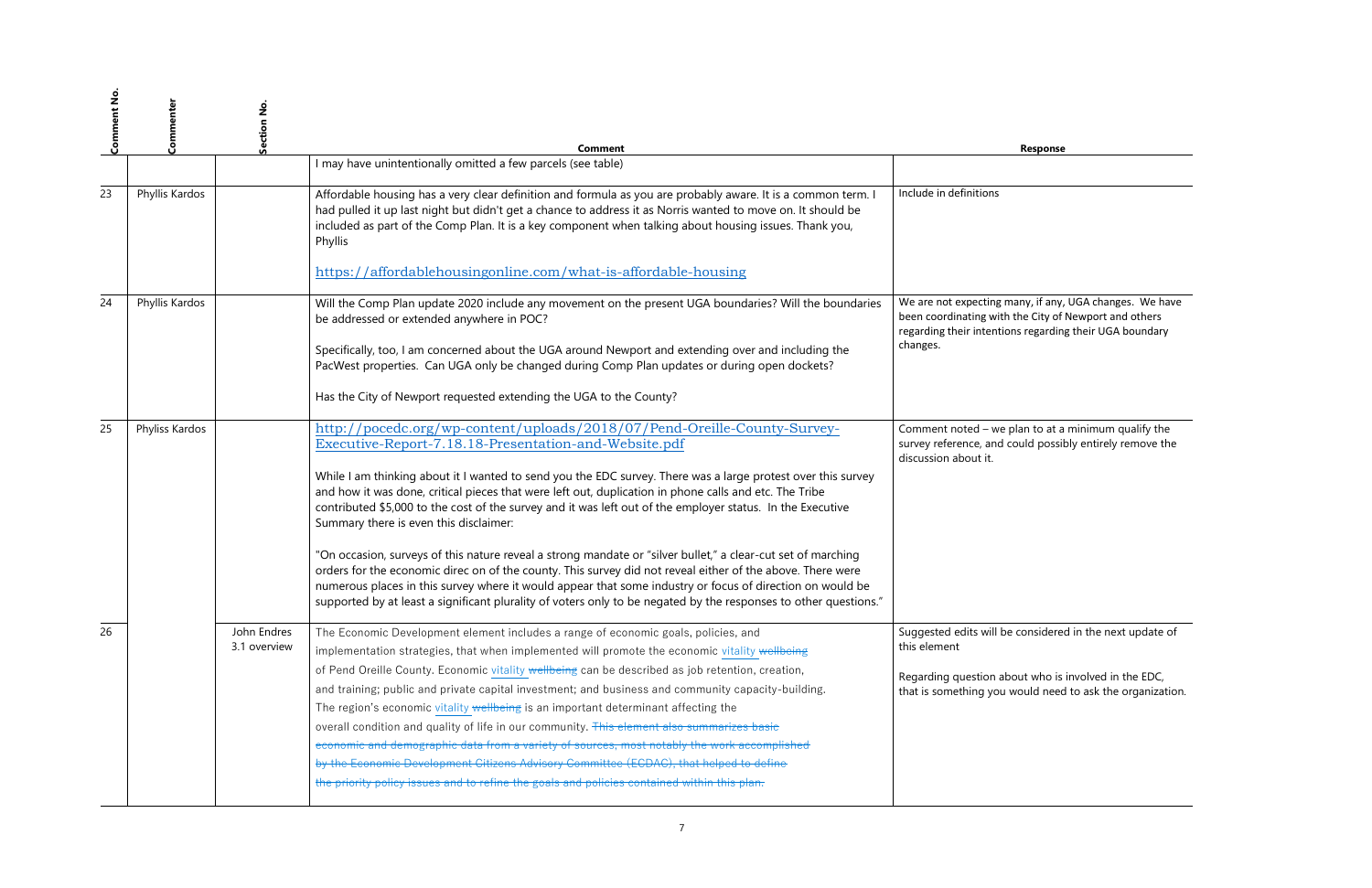Itact, and plan to include additional information on TEDD and the Comprehensive Economic Development Strategy for the Stevens, Ferry and Pend

 $\overline{\phantom{a}}$  considered in the next update of

oe considered in the next update of

| <b>Comment No</b> | Commenter   | Section No. | Comment                                                                                                                                                                                                                                                                                                                                                                                                                                                                                                                                                                                                                                                                                                                                                                                |                                                                                                     |
|-------------------|-------------|-------------|----------------------------------------------------------------------------------------------------------------------------------------------------------------------------------------------------------------------------------------------------------------------------------------------------------------------------------------------------------------------------------------------------------------------------------------------------------------------------------------------------------------------------------------------------------------------------------------------------------------------------------------------------------------------------------------------------------------------------------------------------------------------------------------|-----------------------------------------------------------------------------------------------------|
|                   |             |             | Economic development is accomplished with the cooperation and collaboration of the public and<br>the private sectors in the County, and with the involvement of county citizens and citizen groups. (jme)                                                                                                                                                                                                                                                                                                                                                                                                                                                                                                                                                                              |                                                                                                     |
|                   |             |             | This partnership is essential to ensure that commitment of County and other resources will implement the                                                                                                                                                                                                                                                                                                                                                                                                                                                                                                                                                                                                                                                                               |                                                                                                     |
|                   |             |             | vision for the County, which will benefit current and future residents of Pend Oreille County. The County has                                                                                                                                                                                                                                                                                                                                                                                                                                                                                                                                                                                                                                                                          |                                                                                                     |
|                   |             |             | established an Economic Development Council (EDC) to help guide economic development efforts in the                                                                                                                                                                                                                                                                                                                                                                                                                                                                                                                                                                                                                                                                                    |                                                                                                     |
|                   |             |             | County. The EDC is comprised of private sector and local government representatives, and is supported by an                                                                                                                                                                                                                                                                                                                                                                                                                                                                                                                                                                                                                                                                            |                                                                                                     |
|                   |             |             | EDC director. Question: Why aren't members of Citizen Groups or Nonprofit organizations invited to be<br>part of the EDC? (jme)                                                                                                                                                                                                                                                                                                                                                                                                                                                                                                                                                                                                                                                        |                                                                                                     |
| 27                | John Endres | 3.2.1       | In the regional context, this element is to be coordinated, cooperative, and consistent with the<br>plans and efforts of the Pend Oreille County Economic Development Council (EDC) and the<br>Tricounty Economic Development District (TEDD). This element presents economic development<br>in the framework of the County's other comprehensive planning goals as contained in the<br>Comprehensive Plan. In April 2002, the Economic Development Council signed a contract with<br>Tri-county Economic Development District to join in economic development efforts in the<br>County. Question: Is the contract between the EDC and the Tri-county Economic Development District<br>still current? If not, please include current status of the contract.                           | We believe it is still int<br>information on TEDD a<br>Development Strategy<br>Oreille County area. |
| 28                |             | 3.3         | Economic Development Goal #5: Designate and prepare industrial sites with infrastructure,                                                                                                                                                                                                                                                                                                                                                                                                                                                                                                                                                                                                                                                                                              | Suggested edits will be                                                                             |
|                   |             |             | updated current (jme) development regulations, and documentation of existing environmental conditions and                                                                                                                                                                                                                                                                                                                                                                                                                                                                                                                                                                                                                                                                              | this element                                                                                        |
|                   |             |             | future environmental impacts of each industry development opportunity. (jme) "shovel-ready"<br>development opportunities.                                                                                                                                                                                                                                                                                                                                                                                                                                                                                                                                                                                                                                                              |                                                                                                     |
| 29                |             | 3.4         | <b>Economic Development Policy #1:</b> Pend Oreille County <b>shall should</b> update land use designations and develop<br>land use regulations that support and encourage economic development. that is consistent with the overall<br>values described in the Preface Statement of Values.<br><b>Economic Development Policy #2:</b> The Pend Oreille County Capital Facilities Plan <b>should</b><br>include appropriate infrastructure to serve commercial and industrial lands.<br>Economic Development Policy #3: The Pend Oreille County Economic Development<br>Council EDC <b>should</b> maintain a current list of industrial sites, and do all they can to support<br>making these sites "shovel-ready." for development. " and support these sites for development that is | Suggested edits will be<br>this element.                                                            |
|                   |             |             | within the best interests of the community as a whole."<br>Economic Development Policy #4: Pend Oreille County should encourage and participate in                                                                                                                                                                                                                                                                                                                                                                                                                                                                                                                                                                                                                                     |                                                                                                     |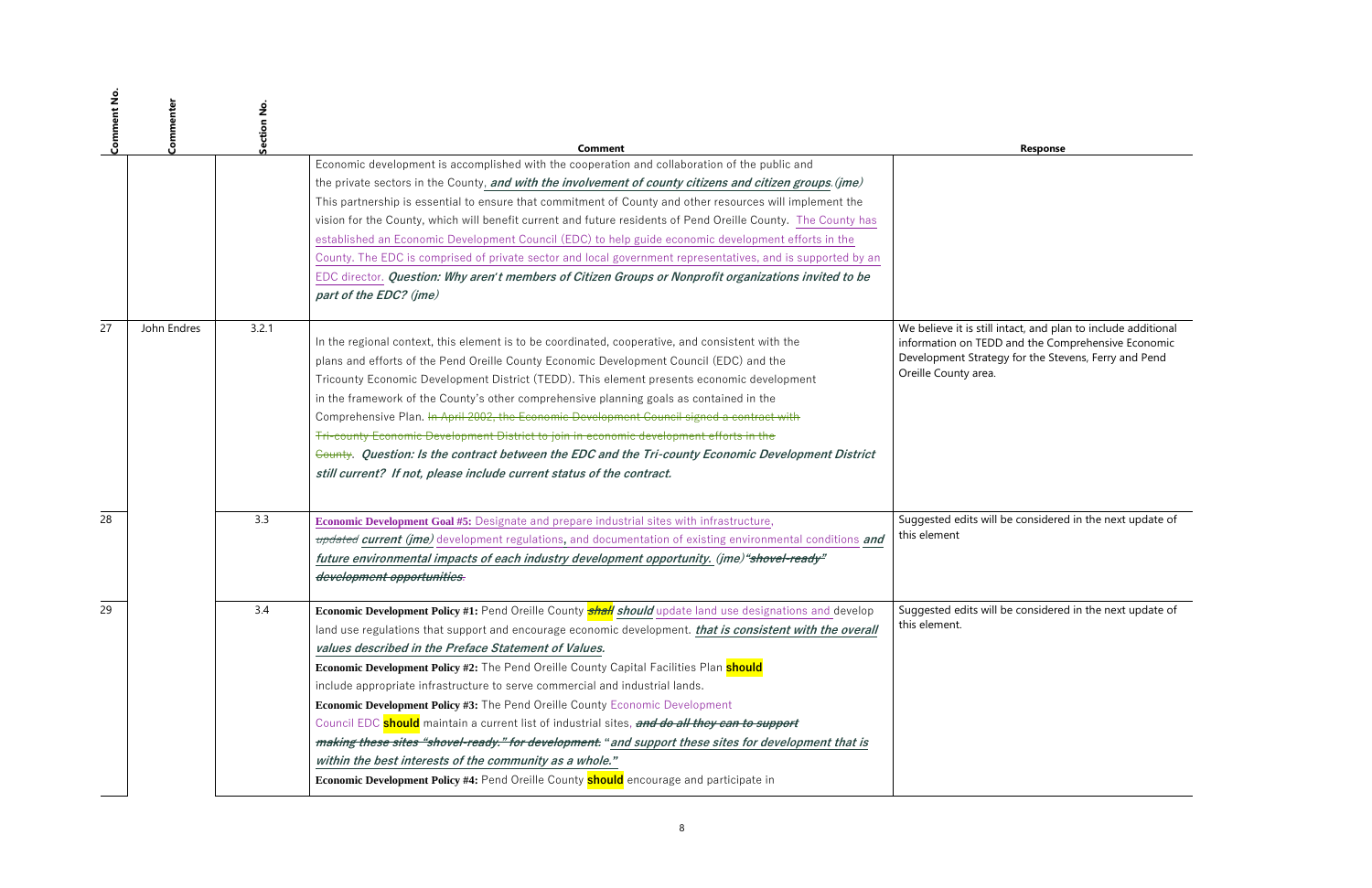| Comment No | Commenter | Section No.                                                                                                                                                                                                                                                                                                                                                                                                                                                                                              | Comment                                                                                                                                                                                                                                                                                                                                             |                                         |
|------------|-----------|----------------------------------------------------------------------------------------------------------------------------------------------------------------------------------------------------------------------------------------------------------------------------------------------------------------------------------------------------------------------------------------------------------------------------------------------------------------------------------------------------------|-----------------------------------------------------------------------------------------------------------------------------------------------------------------------------------------------------------------------------------------------------------------------------------------------------------------------------------------------------|-----------------------------------------|
|            |           | coordinated efforts to promote tourism on a countywide basis. <i>Define "coordinated"</i> . Are citizen groups                                                                                                                                                                                                                                                                                                                                                                                           |                                                                                                                                                                                                                                                                                                                                                     |                                         |
|            |           | and citizens involved? Add: "Coordinated efforts involve government officials, businesses, citizens,                                                                                                                                                                                                                                                                                                                                                                                                     |                                                                                                                                                                                                                                                                                                                                                     |                                         |
|            |           | citizen groups and nonprofit organizations."                                                                                                                                                                                                                                                                                                                                                                                                                                                             |                                                                                                                                                                                                                                                                                                                                                     |                                         |
|            |           | Economic Development Policy #5: Pend Oreille County should promote and encourage support basic and                                                                                                                                                                                                                                                                                                                                                                                                       |                                                                                                                                                                                                                                                                                                                                                     |                                         |
|            |           | continuing education, on the job training, and vocational training programs that will prepare residents to fill                                                                                                                                                                                                                                                                                                                                                                                          |                                                                                                                                                                                                                                                                                                                                                     |                                         |
|            |           | existing and future jobs.                                                                                                                                                                                                                                                                                                                                                                                                                                                                                |                                                                                                                                                                                                                                                                                                                                                     |                                         |
|            |           | <b>Economic Development Policy #6:-Pend Oreille County should support efforts to conduct a</b>                                                                                                                                                                                                                                                                                                                                                                                                           |                                                                                                                                                                                                                                                                                                                                                     |                                         |
|            |           | feasibility study of establishing a marina with a fueling facility on the Pend Oreille River.                                                                                                                                                                                                                                                                                                                                                                                                            |                                                                                                                                                                                                                                                                                                                                                     |                                         |
|            |           | sites. (jme)<br><b>Heavy Industries</b> are industries that require substantial machinery, equipment, and physical and structural<br>footprints (i.e., capital-intensive); require significant transportation of raw materials and products; and have<br>significant impacts on the environment, infrastructure, and employment. Heavy industries often sell their                                                                                                                                       | Economic Development Policy #6: Define and characterize the various types of industries and industrial                                                                                                                                                                                                                                              | Thank you for providi<br>consideration. |
|            |           | that are used to make other products. Accordingly, when a down economy begins to recover, heavy industry is<br>often first to show signs of improvement. This makes the sector a leading economic indicator. Oil, mining,<br>they are recognized for their adverse environmental impacts.<br>Heavy industry often requires a special designation in local zoning laws. This allows industries with heavy<br>impacts (on environment, infrastructure, and employment) to be sited with forethought. (jme) | products to other industries rather than to end users and consumers. In other words, they usually make products<br>shipbuilding, steel, chemicals, machinery manufacturing and similar industries are examples of heavy industry.<br>They are very capital-intensive, meaning that they require a lot of machinery and equipment to produce. Often, |                                         |
|            |           | Light industries are typically less capital-income intensive than heavy industry and are more raw material-<br>are produced for end users rather than as intermediates for use by other industries. Light industry facilities<br>are more likely to permit light industry near residential areas (jme)                                                                                                                                                                                                   | oriented than business-oriented, as they typically produce smaller consumer goods. Most light industry products<br>typically have less environmental impact than those associated with heavy industry. For that reason zoning laws                                                                                                                  |                                         |
|            |           | Note: definitions of heavy and light industry are from various sources, including Wikipedia, (jme)                                                                                                                                                                                                                                                                                                                                                                                                       |                                                                                                                                                                                                                                                                                                                                                     |                                         |
|            |           | https://en.wikipedia.org/wiki/Heavy_industry<br>https://en.wikipedia.org/wiki/Light_industry                                                                                                                                                                                                                                                                                                                                                                                                             |                                                                                                                                                                                                                                                                                                                                                     |                                         |
|            |           |                                                                                                                                                                                                                                                                                                                                                                                                                                                                                                          | Also, copied from: Cusick/Usk Urban Growth Area Plan<br><b>Revised Working Draft</b><br><b>August 31, 2017</b>                                                                                                                                                                                                                                      |                                         |

ding these definitions for our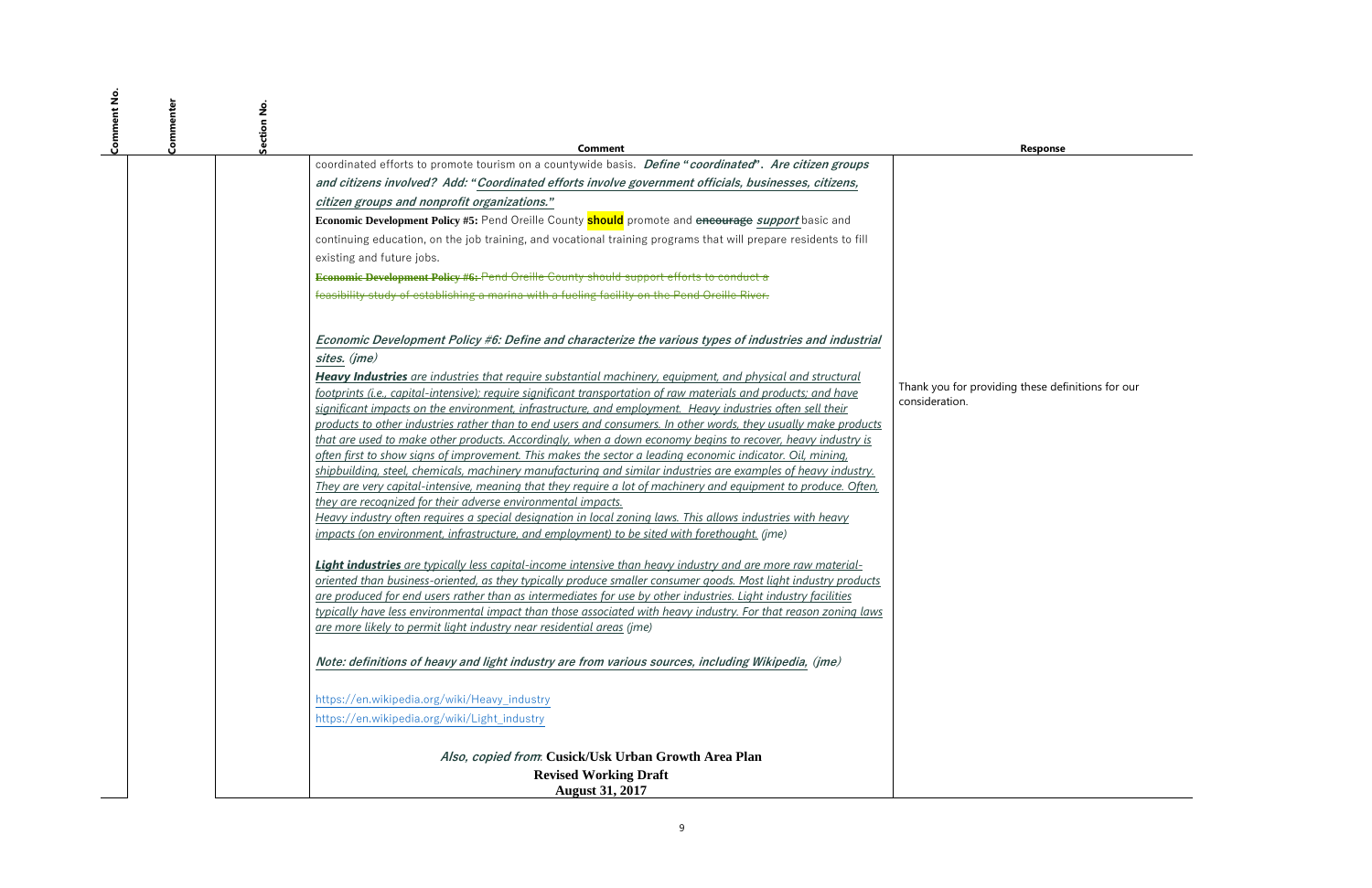**Response** 

| Comment No | Commenter | Section No. | <b>Comment</b>                                                                                                                                                                                                                                                                                                                                                                                                              |
|------------|-----------|-------------|-----------------------------------------------------------------------------------------------------------------------------------------------------------------------------------------------------------------------------------------------------------------------------------------------------------------------------------------------------------------------------------------------------------------------------|
|            |           |             | A. Definitions. In addition to the definitions contained in the County Development Regulations, Chapter XX.10<br>Definitions, the following definitions shall be used to implement the development regulations applicable to the<br>Cusick/Usk Urban Growth Area:                                                                                                                                                           |
|            |           |             | 1. <b>Industry-Heavy</b> means facilities used for the purpose of manufacturing, processing, assembly, fabrication,<br>bulk handling, storage, warehousing, distribution, shipping, heavy trucking activity, and other related uses<br>that typically generate or cause nuisance, odors, noise, vibration, contamination, chemical exposure/release,<br>and or explosions. Heavy industries include, but is not limited to: |
|            |           |             | The mechanical or chemical conversion of raw materials;<br>a.                                                                                                                                                                                                                                                                                                                                                               |
|            |           |             | The blending or production of materials such as lubricating oils, plastics, resigns, or solvents;<br>b.                                                                                                                                                                                                                                                                                                                     |
|            |           |             | Battery manufacture and reprocessing or the processing of toxic materials;<br>$\mathbf{c}$ .                                                                                                                                                                                                                                                                                                                                |
|            |           |             | Refinery or storage of crude petroleum, coal, or minerals;<br>d.                                                                                                                                                                                                                                                                                                                                                            |
|            |           |             | Stockyards, hog farms, and slaughterhouses; and<br>e.                                                                                                                                                                                                                                                                                                                                                                       |
|            |           |             | Manufacture and storage of explosives.<br>d.                                                                                                                                                                                                                                                                                                                                                                                |
|            |           |             | 2.<br><b>Industry-Light</b> means facilities used for the purpose of manufacturing, processing, assembly,<br>fabrication, bulk handling, storage, warehousing, distribution, shipping, and other related uses that<br>typically occur indoors and/or do not typically impact neighboring uses. Light industries include, but is not<br>limited to:                                                                          |
|            |           |             | Data centers and other high technology uses;<br>a.                                                                                                                                                                                                                                                                                                                                                                          |
|            |           |             | <b>Research facilities;</b><br>b.                                                                                                                                                                                                                                                                                                                                                                                           |
|            |           |             | Production and assembly facilities;                                                                                                                                                                                                                                                                                                                                                                                         |
|            |           |             | Maintenance and repair facilities; and                                                                                                                                                                                                                                                                                                                                                                                      |
|            |           |             | Warehouses and storage facilities.<br>e.                                                                                                                                                                                                                                                                                                                                                                                    |
|            |           |             | Comment: Please consider incorporating the above Heavy and Light Industry definitions from the                                                                                                                                                                                                                                                                                                                              |
|            |           |             | Cusik/Usk Urban Growth Area Plan Revised Working Draft into the Pend Oreille County 2020<br>Comprehensive Plan. These clear definitions will provide consistency across our county. (jme)                                                                                                                                                                                                                                   |
|            |           |             |                                                                                                                                                                                                                                                                                                                                                                                                                             |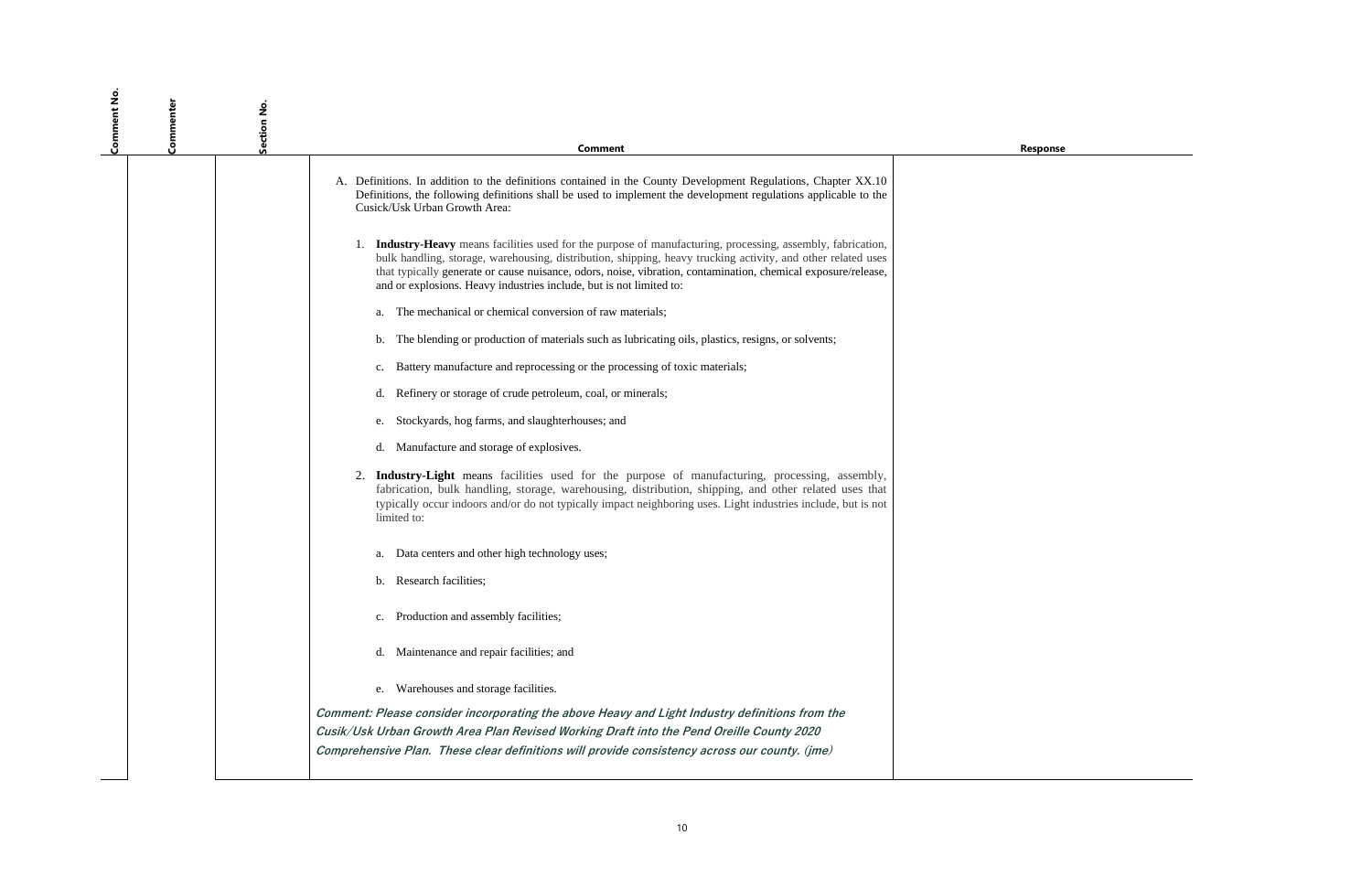11

**Response** 

be considered in the next update of t of the plan

| Comment No | Commenter<br>Section No |                                                                                                                                                        |                        |
|------------|-------------------------|--------------------------------------------------------------------------------------------------------------------------------------------------------|------------------------|
|            |                         | Comment                                                                                                                                                |                        |
|            |                         | And also please consider the Heavy Industry discussion copied from the Sheridan County, Wyoming                                                        |                        |
|            |                         | Comprehensive Plan (Dec. 2008) below: (jme)                                                                                                            |                        |
|            |                         | LOCATIONAL CRITERIA FOR FUTURE HEAVY INDUSTRIAL USES                                                                                                   |                        |
|            |                         | The following criteria address where additional heavy industry locations can occur and how such future                                                 |                        |
|            |                         | industry should be sited. It should be:                                                                                                                |                        |
|            |                         | a) Away from developed communities and residential areas, such that noise, vibrations, and visual impacts will<br>not disturb existing or future uses. |                        |
|            |                         | b) With access to major transportation facilities and utilities–railroad or interstate roads and necessary water.                                      |                        |
|            |                         | Industry will pay costs associated with improving county roads.                                                                                        |                        |
|            |                         | c) Must consider topography, groundwater vulnerability, and other environmental factors (i.e., Class 5                                                 |                        |
|            |                         | Groundwater Vulnerable Areas and riparian corridors).                                                                                                  |                        |
|            |                         | PEFORMANCE STANDARDS FOR HEAVY INDUSTRY                                                                                                                |                        |
|            |                         | New industry will mitigate its impacts on adjacent lands. Performance standards will address noise, odors,                                             |                        |
|            |                         | water and air quality, light, vibration, and outdoor storage.                                                                                          |                        |
|            |                         | Link to the Sheridan county Comprehensive Plan (jme):                                                                                                  |                        |
|            |                         | http://www.sheridancounty.com/wp-content/uploads/2014/08/sheridan_cty_nomaps_plan_ch1-3_jan09.pdf                                                      |                        |
|            |                         | Note: Sheridan County: population 30,233 (US Census Bureau, 2018). Area: 2,527 Sq, Mi.<br>approximately 12 people/square mile                          |                        |
|            |                         | Pend Oreille County: population 13,602 (US Census Bureau, 2018). Area: 1,425 Sq. Mi.                                                                   |                        |
|            |                         | Approximately 9-10 people/square mile. (jme)                                                                                                           |                        |
|            |                         | There is some similarity between Sheridan and Pend Oreille Counties. Reading through the Sheridan                                                      |                        |
|            |                         | County Comp Plan may give some good insight. (jme)                                                                                                     |                        |
|            |                         | Comment: Please don't use the phrase "shovel ready" Please be consistent with "shall" or "should"-                                                     |                        |
|            |                         | use either term, but not both.                                                                                                                         |                        |
|            |                         |                                                                                                                                                        |                        |
| 30         | 3.5                     | Historically, Pend Oreille County has had a cyclical economy dependent on the extraction of the                                                        | These comments will be |
|            |                         | abundant natural resources of the area, such as timber and minerals. The County unemployment                                                           | the Economic element   |
|            |                         | rate is consistently among the highest in the State, and per capita income levels are well below                                                       |                        |
|            |                         | the state average. An important part of the background for this plan is the rapid economic change                                                      |                        |
|            |                         | that is affecting attractive rural areas throughout the West. Traditional extractive industries are                                                    |                        |
|            |                         | no longer the principal source of income in places like Pend Oreille County. A recent profile of                                                       |                        |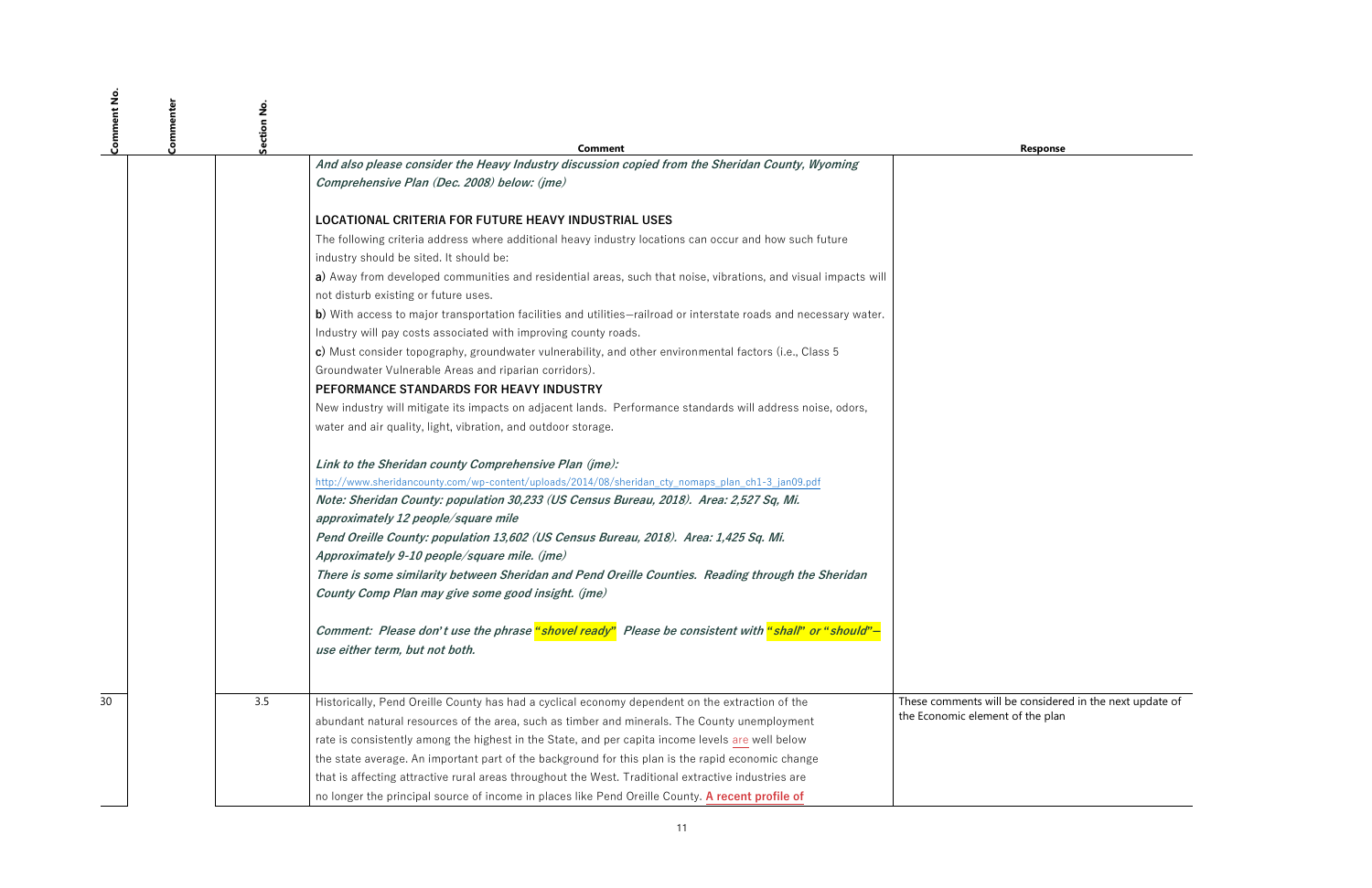ed and defined for the reader

| Comment No | Commenter | Ź<br>Section | Comment                                                                                                                                                |                       |
|------------|-----------|--------------|--------------------------------------------------------------------------------------------------------------------------------------------------------|-----------------------|
|            |           |              | the County economy is provided in Appendix ZZ. where is Appendix ZZ? (jme) Agriculture, forestry, and                                                  |                       |
|            |           |              | mining sectors of the local economy accounted for no more than 2% of total wages paid in the County and no                                             |                       |
|            |           |              | more than 1.2% of total employees in 2000 (Washington State Databook). However, in the manufacturing sector at                                         |                       |
|            |           |              | least 280 full-time jobs are dependent upon raw wood supplies, either in the form of logs or wood chips. The                                           |                       |
|            |           |              | <del>mine (</del>                                                                                                                                      |                       |
|            |           |              | A lead and zinc mine is expected to) will-close by the end of 2019, eliminating more than 200                                                          |                       |
|            |           |              | jobs in the County Note: approximately 75% of the mine employees are from outside of Washington state.                                                 |                       |
|            |           |              | (jme) the year (Sept or Oct with 210 jobs eliminated) and the paper mill, Ponderay Newsprint Co., may cis at                                           |                       |
|            |           |              | risk of closing in the next few years lose also. Comment: Please provide proof of this statement (jme)                                                 |                       |
|            |           |              | Replacing these jobs is a key focus of the economic development strategies outlined in this plan element.                                              |                       |
|            |           |              |                                                                                                                                                        |                       |
|            |           |              | <b>Commented [BF1]:</b> Provide most recent ESD profile of county:                                                                                     |                       |
|            |           |              | https://esdorchardstorage.blob.core.windows.net/esdwa/Default/ESDWAGOV/labor-market-                                                                   |                       |
|            |           |              | info/Libraries/Regionalreports/County-Profiles/Pend%20Oreille%20County%20profile.pdf                                                                   |                       |
| 31         |           | 3.5.1        | The County has acknowledged the significance of economic development through its                                                                       | Names will be updated |
|            |           |              | membership in the Tri-County Economic Development District (TEDD) and through its part in funding the                                                  |                       |
|            |           |              | work of the Pend Oreille County Economic Development Council EDC Pend Oreille County Economic                                                          |                       |
|            |           |              | Development Council (EDC) (Comment: Both the TEDD and EDC were mentioned with full names in                                                            |                       |
|            |           |              | section 3.2.1; since they were both fully described, they should both have the full name disclosed.                                                    |                       |
|            |           |              | These acronyms can cause confusion; best to fully describe the organizations with the acronym in                                                       |                       |
|            |           |              | parentheses at least twice so the reader can be accustomed to them). (jme) Recent economic plans                                                       |                       |
|            |           |              | include *See "Recent economic plans include:" below. (jme)                                                                                             |                       |
|            |           |              | <b>.</b> (EDC UPDATE) those generated by the Pend Oreille County EDC-the Pend Oreille County                                                           |                       |
|            |           |              | Economic Development Plan 2000 and TEDD-Overall Economic Development Program:                                                                          |                       |
|            |           |              | <del>June 1999.</del>                                                                                                                                  |                       |
|            |           |              | <b>.</b> Several significant projects included in the revision of the Pend Oreille County EDP completed                                                |                       |
|            |           |              | in 1999 have been accomplished:                                                                                                                        |                       |
|            |           |              | • The County website is in operation and has had extensive revision;                                                                                   |                       |
|            |           |              | The commissioners of the Port District, the PUD, and the County jointly conduct a regular series                                                       |                       |
|            |           |              | of meetings to help resolve countywide issues of concern;<br>Hospital District 1 has implemented enhanced diagnostic capacity at its medical center in |                       |
|            |           |              | Newport;                                                                                                                                               |                       |
|            |           |              | The assisted living center in Newport, River Mountain Village, with 42 residential units, began                                                        |                       |
|            |           |              | operation in June 2001;                                                                                                                                |                       |
|            |           |              | . A new bridge over the Pend Oreille River at Usk has funding committed to replace the present                                                         |                       |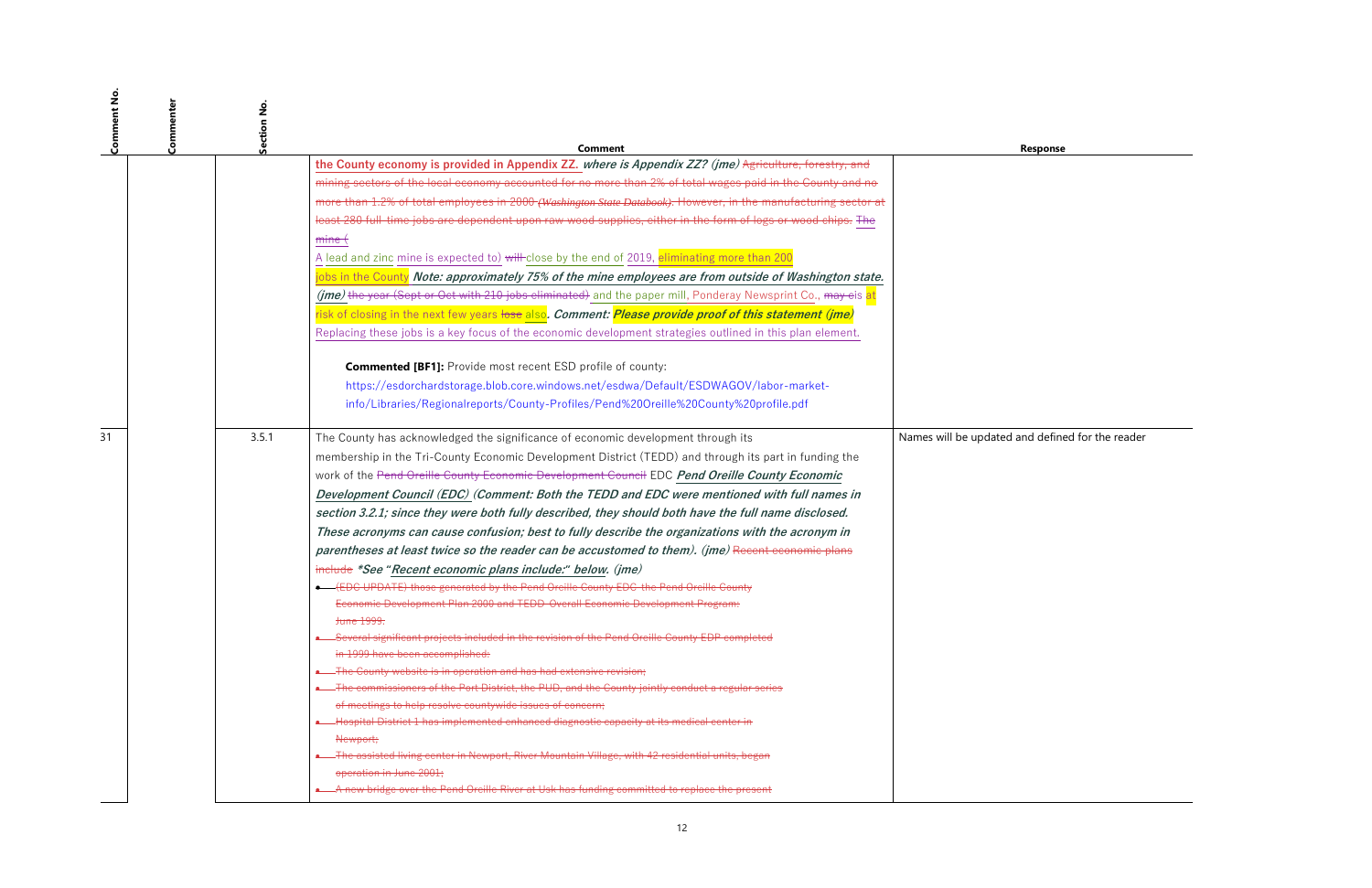ies and the history is maintained in plan.

be considered in the next update of t of the plan

y well covered in the Comprehensive ent Strategy for Stevens, Pend Oreille We will provide a reference and brief  $\overline{\phantom{a}}$  in this element, that will refer detailed document.

| Comment No | Commenter | ş<br>Section |                                                                                                                                                                                                                                                                                                                                                                                                                                                |                                                                                                                               |
|------------|-----------|--------------|------------------------------------------------------------------------------------------------------------------------------------------------------------------------------------------------------------------------------------------------------------------------------------------------------------------------------------------------------------------------------------------------------------------------------------------------|-------------------------------------------------------------------------------------------------------------------------------|
|            |           |              | <b>Comment</b><br>structure;                                                                                                                                                                                                                                                                                                                                                                                                                   |                                                                                                                               |
|            |           |              | . The Public Utility District completed an operational fiber optic network in February 2001;<br>. The Newport Shuttle has been in operation between Newport and Spokane since 2002; and<br>. The PUD has made its video conferencing facilities available for use by other agencies.<br>Other positive economic development projects not specifically addressed in the revised EDP                                                             |                                                                                                                               |
|            |           |              | have occurred: The lone Community Center began operating in 2001 and is the home for the<br>lone branch of the Newport Community College, as well as the local branch of the library<br>district. The EDC became a full partner with Tri-county Economic Development District in                                                                                                                                                               |                                                                                                                               |
|            |           |              | 2002.<br>Comment: I disagree with the above crossed-out 3.5.1 sections. This history of accomplishments should                                                                                                                                                                                                                                                                                                                                 |                                                                                                                               |
|            |           |              | be captured (somewhere). It is important to have a record of historical successes, accomplishments,<br>failures, and difficulties in order to learn and to guide us with future challenges and endeavors. (jme)                                                                                                                                                                                                                                | These are dated studie<br>prior versions of the p                                                                             |
|            |           |              | *Recent economic plans include:<br>August 2017. The HiTest/PacWest Newport silicon smelter; a project of "state-wide significance". This                                                                                                                                                                                                                                                                                                       |                                                                                                                               |
|            |           |              | controversial project has received significant citizen opposition due to health and environmental<br>concerns; and government transparency issues. A legal challenge to land sales between the County, the<br>PUD, and HiTest/PacWest was initiated by citizen groups Responsible Growth NE Washington and<br><b>Citizens Against the Newport Silicon Smelter.</b>                                                                             | These comments will b<br>the Economic element                                                                                 |
|            |           |              | Comment: Since this is a project of "statewide significance", and can be considered either a significant<br>opportunity or a significant threat to the county; you would be remiss not to include it in the<br>Comprehensive Plan. Precedent setting initiatives like this need to be acknowledged and recorded so<br>as to provide guiding examples of how the handling of risks and/or opportunities impact the county's<br>overall welfare. |                                                                                                                               |
| 32         |           | 3.5.2        | Selected Indicators of the Economy<br>The indicators that are included in this section of the Economic Development Element assist the informational<br>and analytical considerations of local economy. (See the Pend Oreille County Economic Development Plan for<br>more a more detailed inventory of the indicators.) These indicators help to form a more complete picture of<br>the economic situation in the county:<br>• Population;     | These factors are fairly<br>Economic Developmer<br>and Ferry Counties. W<br>discussion of this plan<br>readers to the more do |
|            |           |              | <del>• Income;</del><br>Economic sectors;<br>$\bullet$<br>Employment trends-sectors;<br>• Unemployment trends-seasonal factors;                                                                                                                                                                                                                                                                                                                |                                                                                                                               |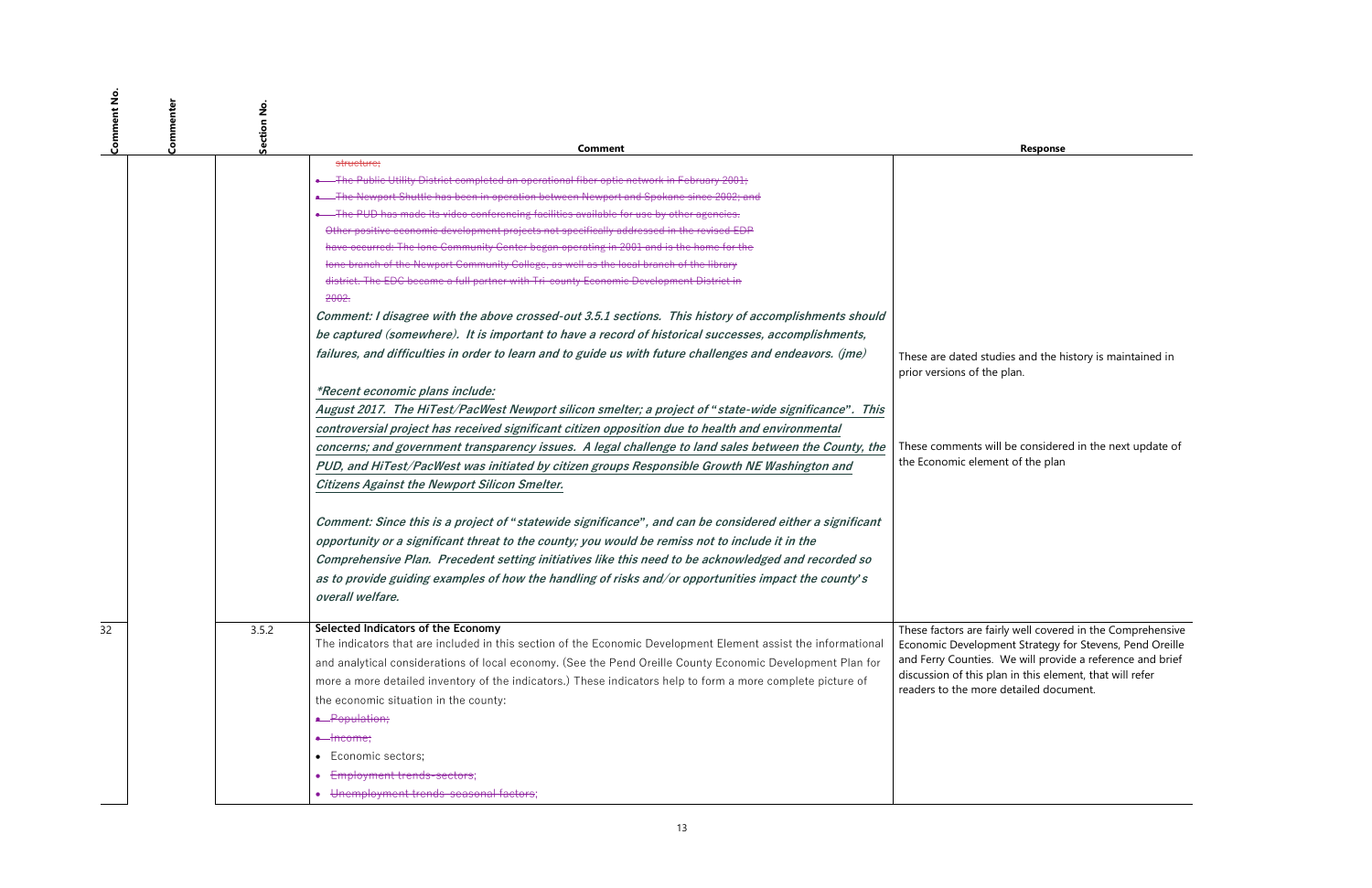**Response** 

I be considered in the next update of nt of the plan

| Comment No | Commenter<br>Section No. |                                                                                                                                            |                     |
|------------|--------------------------|--------------------------------------------------------------------------------------------------------------------------------------------|---------------------|
|            |                          | Comment<br>· Workforce profile;                                                                                                            |                     |
|            |                          | Economic trends;                                                                                                                           |                     |
|            |                          | • Land availability and suitability; and                                                                                                   |                     |
|            |                          | • Infrastructure.                                                                                                                          |                     |
|            |                          | Comment: the crossed-out sections above seem to be important "Indicators of the Economy"; why are                                          |                     |
|            |                          | they not included? (jme)                                                                                                                   |                     |
|            |                          | <b>Economic Sectors</b>                                                                                                                    |                     |
|            |                          | The non-agricultural employment sectors are: manufacturing; construction and mining;                                                       | These comments will |
|            |                          | transportation and utilities; wholesale and retail trade; fire, insurance and real estate; the Kalispell Tribe                             | the Economic elemen |
|            |                          | ( <i>jme</i> ); services <i>Define "services"*: health services (hospital and clinic), etc. (<i>jme</i>); and government. The</i>          |                     |
|            |                          | workforce is allocated to these various sectors as a means of identifying the contributions of the different                               |                     |
|            |                          | components of the economy. Basic industries are those, which bring outside money into the County. Forest                                   |                     |
|            |                          | and agricultural products, minerals, and manufacturing are the foundation of the local economy. However,                                   |                     |
|            |                          | most of the forest, agricultural, and mineral resources are extracted or harvested here and processed                                      |                     |
|            |                          | elsewhere. The Ponderay Newsprint Company and Ponderay Valley Fiber are the largest resource-based                                         |                     |
|            |                          | employers in the County. The Pend Oreille Mine is once again in operation with an estimated peak                                           |                     |
|            |                          | employment of 160 workers through itas noted above is scheduled to closure later in 20122019. Non-basic                                    |                     |
|            |                          | industries are those generated through the spending of income that is earned by local basic industries.                                    |                     |
|            |                          | *Define "services": Home maintenance and repair, Auto maintenance and repair, other health services                                        |                     |
|            |                          | <b>Table 3.5, highlights the largest employers in the County. These employers account for 1,370 or</b>                                     |                     |
|            |                          | approximately 32% of a reported civilian work force of 4,320 in the County in 2001.                                                        |                     |
|            |                          | <b>Table 3.5 Pend Oreille County Employers</b><br><b>Largest Employers in the County Number of Full-time/Permanent</b><br><b>Employees</b> |                     |
|            |                          | <b>Newport Community Hospital 283</b>                                                                                                      |                     |
|            |                          | Ponderay Newsprint 190                                                                                                                     |                     |
|            |                          | Newport School District #56 173                                                                                                            |                     |
|            |                          | Pend Oreille County Government 145                                                                                                         |                     |
|            |                          | <b>Tech Cominco Mines 144</b>                                                                                                              |                     |
|            |                          | Kalispel Tribe of Indians 139                                                                                                              |                     |
|            |                          | Ponderay Valley Fiber 80                                                                                                                   |                     |
|            |                          | Public Utility District #1 73                                                                                                              |                     |
|            |                          | Selkirk School District 68                                                                                                                 |                     |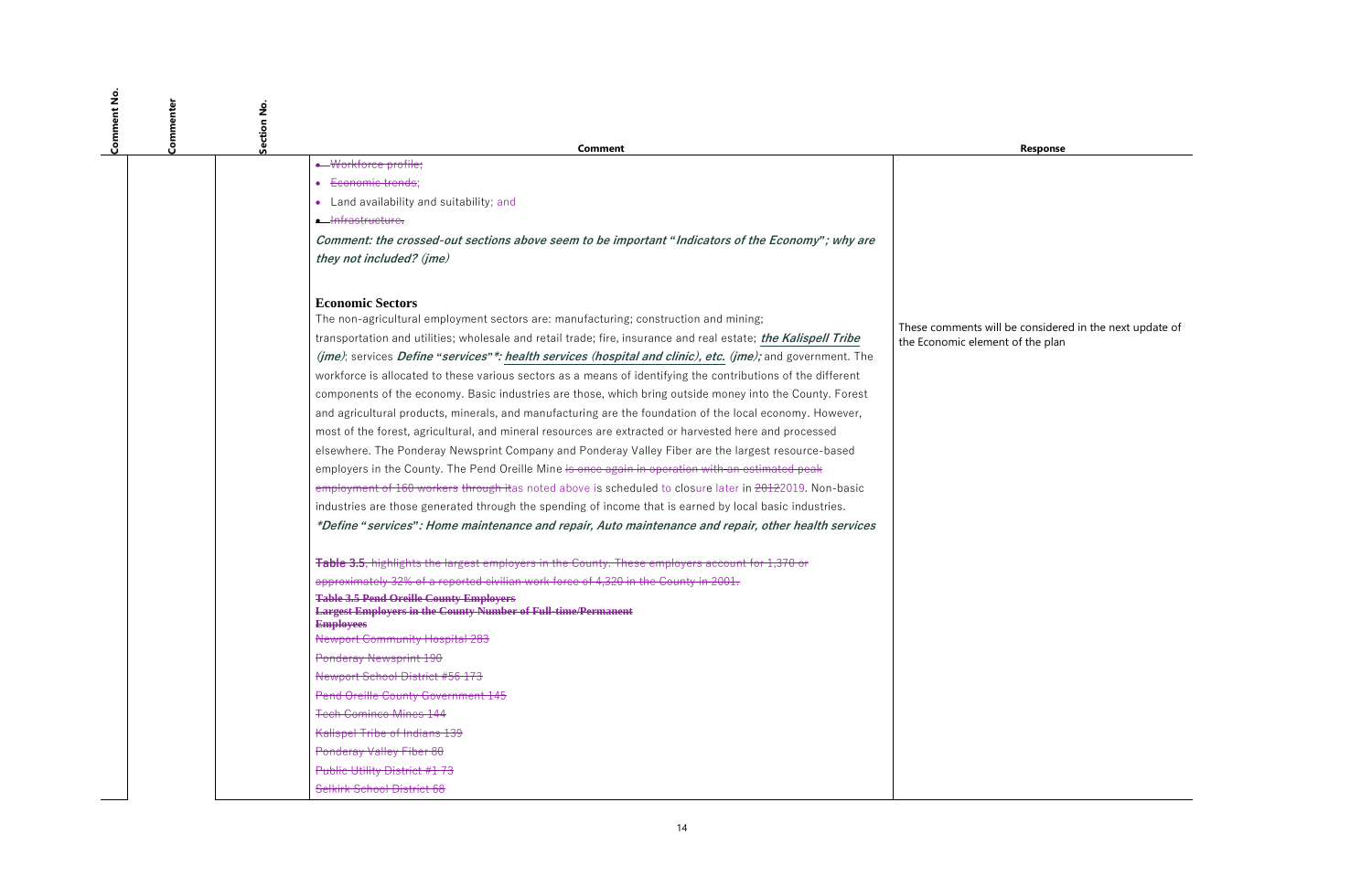| Comment No.<br>Commenter | Section No. |                                                                                                                          |
|--------------------------|-------------|--------------------------------------------------------------------------------------------------------------------------|
|                          |             | <b>Comment</b>                                                                                                           |
|                          |             | <b>Largest Employers in the County Number of Full-time/Permanent</b>                                                     |
|                          |             | <b>Employees</b>                                                                                                         |
|                          |             | Aerocell 50                                                                                                              |
|                          |             | <b>Cusick School District #59 50</b>                                                                                     |
|                          |             | Safeway Store 35                                                                                                         |
|                          |             | <b>TOTAL 1,430</b><br>Source: Pend Oreille County EDC; Pend Oreille County Planning Department. February 2005.           |
|                          |             | Comment: A list of Largest Employers is essential-why is the list crossed-out? Do we have a current                      |
|                          |             | list of major employers? It is important to maintain a list of past and current employers to identify                    |
|                          |             | employment trends. (jme)                                                                                                 |
|                          |             | Retirement is another non-traditional industry. Retirees receive transfer payments from their                            |
|                          |             | retirement funds. These transfer payments--including retirement, income maintenance, and                                 |
|                          |             | unemployment--are spent in the county, in effect creating a retirement industry. In Pend Oreille                         |
|                          |             | County transfer payments comprised 26% of the non-farm personal income in 1999, an increase                              |
|                          |             | of 4.9% from 1998. The Washington State figure was 11.7%, an increase of 4.1% from 1998.                                 |
|                          |             | (Bureau of Economic Analysis)                                                                                            |
|                          |             | Comment: Retirement is an important industry and economic indicator; why is it crossed-out? (jme)                        |
|                          |             | <b>Economic Trends</b>                                                                                                   |
|                          |             | Other factors in the performance of the local and regional economy are: transportation, capital                          |
|                          |             | facilities and other infrastructure, distance to markets, and labor skills, training, and education of<br>the workforce. |
|                          |             | The information available to the EDC indicates AC stated that employment in the County is                                |
|                          |             | driven by the trade, services, and government sectors. The County imports the professional,                              |
|                          |             | sales, processing, clerical, and packaging and material handling sectors of the economy. The                             |
|                          |             | County is higher than the state average in transfer payments received. Over one-third of county                          |
|                          |             | residents who are wage earners, commute out of county for work. Where is the data that supports the                      |
|                          |             | highlighted section above? (jme)                                                                                         |
|                          |             | Land availability and suitability                                                                                        |
|                          |             | Industrial site availability is affected by the high rate of public land ownership in Pend Oreille                       |
|                          |             | County. Approximately 60% of the land in the county is located within the Colville and                                   |
|                          |             | Panhandle National Forests, and approximately 5% of the land is owned by the State or County                             |
|                          |             | Government. An additional 28% of the land is privately owned Agricultural Open Space, or                                 |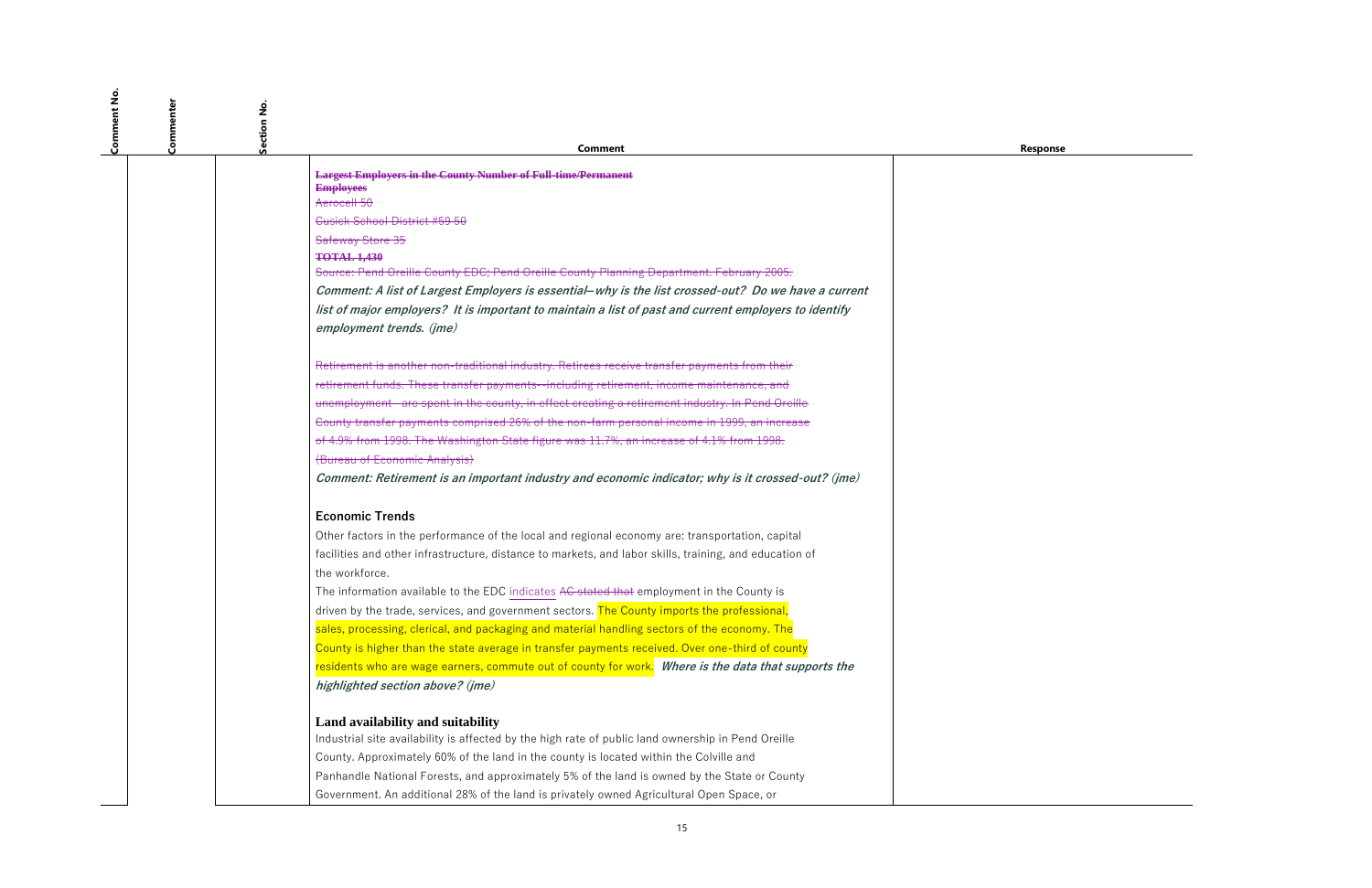**Response** 

topic that will be addressed in the  $\overline{\text{e}}$  resources the plan.

<sup>3</sup> 3.5.3.3 plan to at a minimum qualify the i could possibly entirely remove the

| Comment No. | Commenter | Section No. | Comment                                                                                                                                                                                                                                                                                                                          |                                              |
|-------------|-----------|-------------|----------------------------------------------------------------------------------------------------------------------------------------------------------------------------------------------------------------------------------------------------------------------------------------------------------------------------------|----------------------------------------------|
|             |           |             | Designated/Classified Timber. The remainder of the land is comprised mostly of incorporated                                                                                                                                                                                                                                      |                                              |
|             |           |             | areas, and private rural parcels and residences. (See Land Use Element for more information.)                                                                                                                                                                                                                                    |                                              |
|             |           |             | Several possible commercial or light industrial sites have been identified in Pend Oreille County,                                                                                                                                                                                                                               |                                              |
|             |           |             | generally located in the Newport area, near lone, on Kalispel Tribal land directly north of                                                                                                                                                                                                                                      |                                              |
|             |           |             | Cusick, and at the Lafarge site at Metaline Falls. Other sites are potentially available for such                                                                                                                                                                                                                                |                                              |
|             |           |             | development, but require a significant amount of preparation before the sites can be available as                                                                                                                                                                                                                                |                                              |
|             |           |             | commercial or light industrial locations. The Pend Oreille EDC list and the Washington                                                                                                                                                                                                                                           |                                              |
|             |           |             | Department of Community, Trade and Economic Development have inventories of commercial                                                                                                                                                                                                                                           |                                              |
|             |           |             | and light industrial sites. The non-availability The lack of basic infrastructure services to these                                                                                                                                                                                                                              |                                              |
|             |           |             | sites may beis the most significant factor holding back their development.                                                                                                                                                                                                                                                       |                                              |
|             |           |             | Comment: Please include references and discussion of Climate Change, and also include a reference to<br>the importance of Forested Lands. These are immediate concerns to our county and region, and are<br>also an opportunity to contribute to the overall Quality of Life both within and beyond our county<br>borders. (jme) |                                              |
|             |           |             | Some useful links (jme):                                                                                                                                                                                                                                                                                                         | Climate change is a to                       |
|             |           |             | <b>Smart Carbon Policy for Washington (Washington DNR)</b>                                                                                                                                                                                                                                                                       | natural resources eler                       |
|             |           |             | https://www.dnr.wa.gov/climate-change                                                                                                                                                                                                                                                                                            |                                              |
|             |           |             | Assessment of Climate change related Risks (Washington DNR)                                                                                                                                                                                                                                                                      |                                              |
|             |           |             | https://www.dnr.wa.gov/publications/em_climate_assessment010418.pdf?3069l3h                                                                                                                                                                                                                                                      |                                              |
|             |           |             | Climate Change Resilience Principles (Washington DNR)                                                                                                                                                                                                                                                                            |                                              |
|             |           |             | https://www.dnr.wa.gov/publications/em_resilience_principles.pdf?k0sf2zi                                                                                                                                                                                                                                                         |                                              |
|             |           |             | 20-Year Forest Health Strategic Plan: Eastern Washington Summary (2017)                                                                                                                                                                                                                                                          |                                              |
|             |           |             | https://www.dnr.wa.gov/publications/rp_forest_health_summary.pdf?p10hd                                                                                                                                                                                                                                                           |                                              |
|             |           |             | 20-Year Forest Health Strategic Plan, Eastern Washington: Proposed Planning Areas (2018)                                                                                                                                                                                                                                         |                                              |
|             |           |             | https://www.dnr.wa.gov/publications/rp_fh_advisory_planarea5546brief.pdf                                                                                                                                                                                                                                                         |                                              |
| 33          |           | 3.5.3       | 3.5.3 Recent Studies Prepared for the EDC                                                                                                                                                                                                                                                                                        | Comment noted - we                           |
|             |           |             |                                                                                                                                                                                                                                                                                                                                  | survey reference, and<br>discussion about it |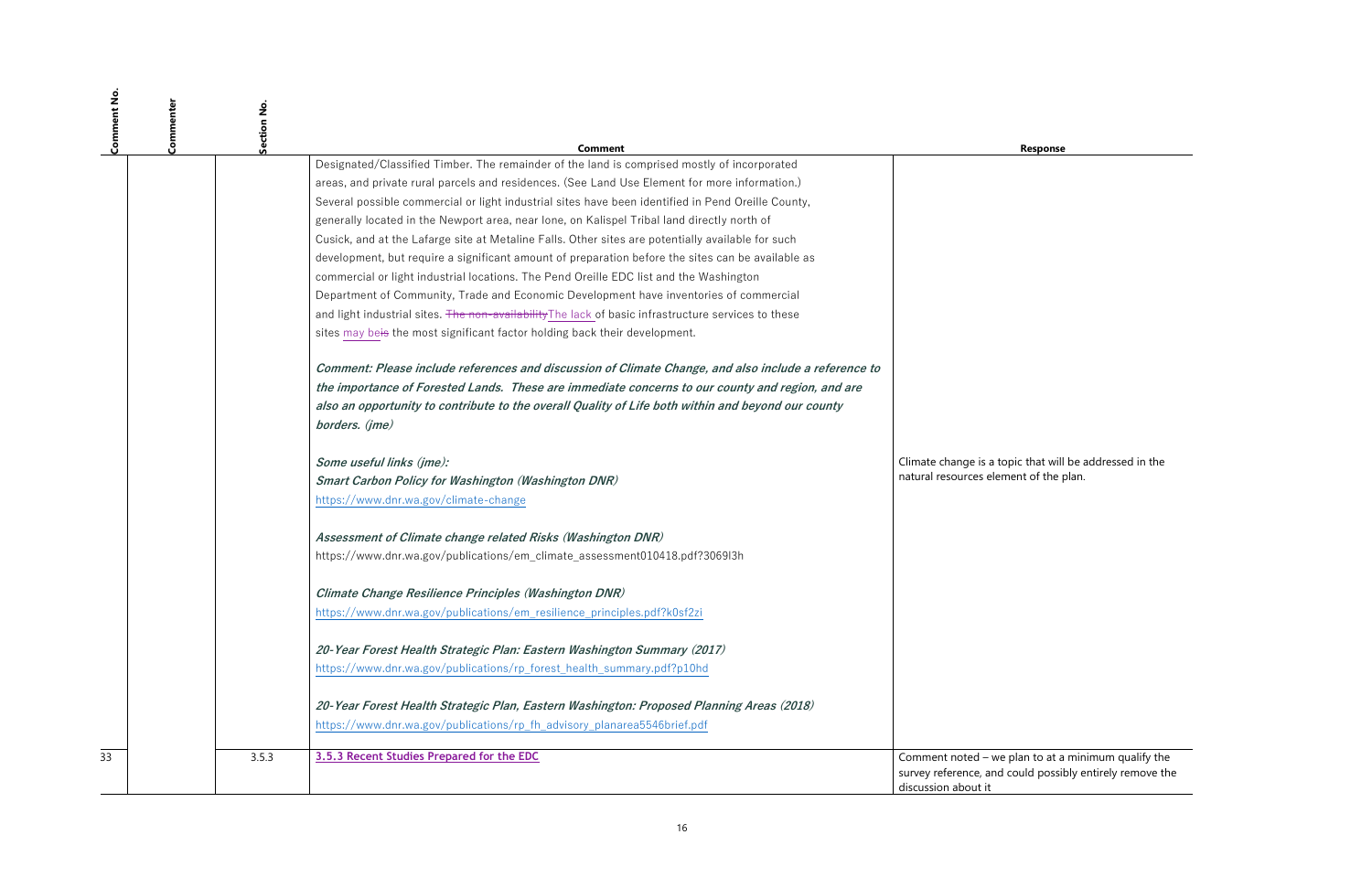$\overline{\mathsf{II}}$  be considered in the next update of nt of the plan

| <b>Comment No</b> | Commenter<br>Section No. |                                                                                                                         |                                            |
|-------------------|--------------------------|-------------------------------------------------------------------------------------------------------------------------|--------------------------------------------|
|                   |                          | <b>Comment</b><br>In 2018, the EDC commissioned a study and a survey in 2018. The study focused on the economic impacts |                                            |
|                   |                          | from two important industries. The survey identified over opinion regarding the economic future of the                  |                                            |
|                   |                          | County. Comment: what does this sentence mean??                                                                         |                                            |
|                   |                          | Economic Importance of Ponderay Newsprint and Teck Zinc/Lead Mine - The EDC, commissioned Jeffrey Bell                  |                                            |
|                   |                          | Consulting and Robinson Research to examine <i>all</i> * See comment below available data regarding                     |                                            |
|                   |                          | Ponderay Newsprint Company (PNC) and Teck Zinc/Lead Mine (Teck) and perform an Economic Impact                          |                                            |
|                   |                          | Analysis on the contribution one or both entities make to the economy of Pend Oreille County. The results               |                                            |
|                   |                          | are provided in the study report, and give an idea of the <i>magnitude of</i> impacts on key factors, such as           |                                            |
|                   |                          | jobs, income and tax revenue (2018).                                                                                    |                                            |
|                   |                          | Robinson Research was commissioned by the EDC to conduct a telephone survey with voters in the<br>$\bullet$             |                                            |
|                   |                          | County (2018). The overall purpose of this study was to measure voters' opinions regarding the economic                 |                                            |
|                   |                          | future of the County. This survey is intended to be one of the tools EDC can use in its strategic planning              |                                            |
|                   |                          | process. NOTE: This survey is controversial and yielded inconclusive results. The dominant source of                    |                                            |
|                   |                          | information listed by survey respondents was the Newport Miner; The Newport Miner declared its                          |                                            |
|                   |                          | support of the smelter (October 4, 2017)) and can be considered as a somewhat biased reference.                         |                                            |
|                   |                          | Comment: A "Mixed-Mode" survey should be considered by using existing information: (1) the<br>$\bullet$                 |                                            |
|                   |                          | number of the Smelter Environmental Impact Statement scoping questions submitted to the                                 |                                            |
|                   |                          | Department of Ecology regarding the smelter, (2) The Newport Miner Smelter Poll showing that 70%                        |                                            |
|                   |                          | out of 553 respondents oppose the smelter (October 25, 2017) and (3) the overwhelming number of                         |                                            |
|                   |                          | citizens opposed to the smelter at Public hearings. (jme)                                                               |                                            |
|                   |                          | Include here a summary of the studies and findings recently prepared for the EDC (and then we can                       |                                            |
|                   |                          | incorporate them by reference and include as an appendix) Include the Key Findings through the                          |                                            |
|                   |                          | Conclusion (pages 2-4) of the Pend Oreille County Economic Development Study, Executive                                 |                                            |
|                   |                          | Summary Report. Also include the number of the Smelter Environmental Impact Statement scoping                           |                                            |
|                   |                          | questions submitted to the Department of Ecology regarding the smelter.                                                 |                                            |
|                   |                          | *Please substantiate that "all" available data was used. (jme)                                                          |                                            |
| 34                | 3.5.2                    | 5.2 Quality of Life                                                                                                     | These comments will<br>the Economic elemer |
|                   |                          | <i><del>Though not a specific Economic Development Committee (EDC) issue</del>, Quality of life is a very</i>           |                                            |
|                   |                          | important component of economic development. Quality of life involves various aspects parts of life, such as:           |                                            |
|                   |                          | earning a living wage, having adequate housing and dependable transportation, a vibrant downtown, a healthy             |                                            |
|                   |                          | environment (clean air and water), accessing to cultural activities, whether the community sees itself in a             |                                            |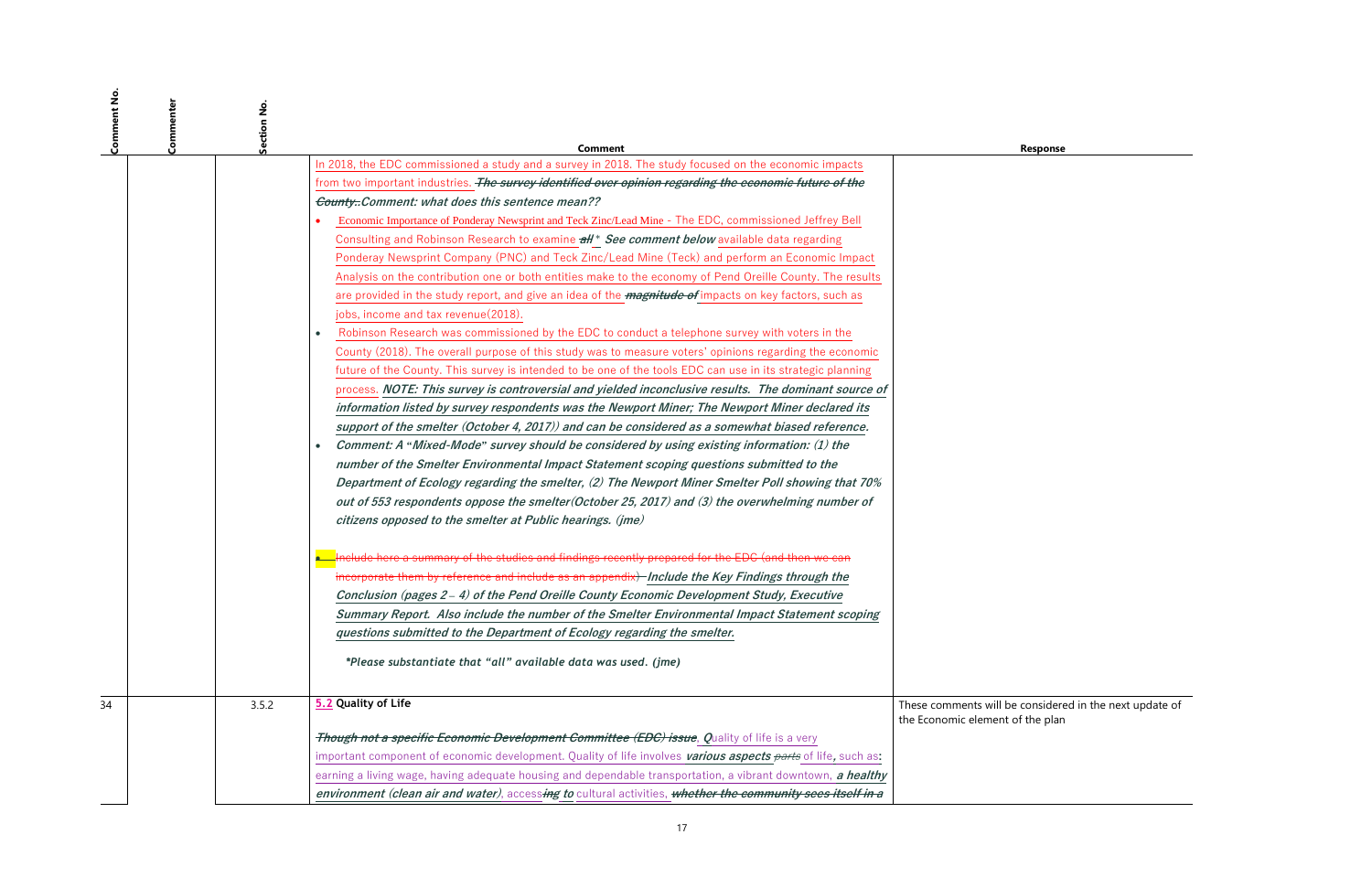| Comment No | آ<br>So | Section No | Comment                                                                                                                                                                                                                                                         | <b>Response</b>                    |
|------------|---------|------------|-----------------------------------------------------------------------------------------------------------------------------------------------------------------------------------------------------------------------------------------------------------------|------------------------------------|
|            |         |            | positive light, a positive community self-image, and employing community standards to ensure that                                                                                                                                                               |                                    |
|            |         |            | unsightly land uses are not visible from scenic highways or county roads where community standards                                                                                                                                                              |                                    |
|            |         |            | are equitable and upheld to the benefit of all residents and visitors.                                                                                                                                                                                          |                                    |
|            |         |            | Quality of life is term, like rural lifestyle, for which <i>there can be different meanings in different contexts.</i> in                                                                                                                                       |                                    |
|            |         |            | the local context there is no single meaning. Part of that local context includes the fact that the County has                                                                                                                                                  |                                    |
|            |         |            | been an economically distressed county, based on a consistently high unemployment rate compared to the                                                                                                                                                          |                                    |
|            |         |            | state average unemployment figures.                                                                                                                                                                                                                             |                                    |
|            |         |            | Commented [BF2]: http://pocedc.org/wpcontent/uploads/2018/05/PendOreilleCountyEDCEconomicImpactStudy-20180516.pdf<br>Commented [BF3]: http://pocedc.org/wpcontent/uploads/2018/07/Pend-Oreille-County-Survey-Executive-Report-7.18.18-Presentation-and-Website. |                                    |
| 35         |         | 3.5.3      | 3.5.3 EDC Strategies                                                                                                                                                                                                                                            | These comments will be considere   |
|            |         |            | The EDC is focused on Pend Oreille County EDC provides a variety of programs and services to                                                                                                                                                                    | the Economic element of the plan   |
|            |         |            | support local communities, businesses and other organizations in Pend Oreille County.                                                                                                                                                                           |                                    |
|            |         |            | Rural Opportunities Loan Fund program provides term debt financing for start-up and                                                                                                                                                                             |                                    |
|            |         |            | existing businesses in the three counties.                                                                                                                                                                                                                      |                                    |
|            |         |            | Associated Development Organization - Pend Oreille County designated the EDC as the<br>$\bullet$                                                                                                                                                                |                                    |
|            |         |            | agency responsible for implementing the Associated Development program through the                                                                                                                                                                              |                                    |
|            |         |            | Washington Department of Commerce. Primary responsibilities include business                                                                                                                                                                                    |                                    |
|            |         |            | recruitment, expansion and retention, and assisting startup-up businesses.                                                                                                                                                                                      |                                    |
|            |         |            | <b>Comprehensive Economic Development Strategy</b> is an ongoing effort in the region that<br>$\bullet$                                                                                                                                                         |                                    |
|            |         |            | brings the public and private sectors, and citizens and citizen groups together to create an economic                                                                                                                                                           |                                    |
|            |         |            | roadmap to diversify and strengthen regional economies.                                                                                                                                                                                                         |                                    |
|            |         |            | Additionally, the EDC is working on an industrial lands inventory, infrastructure needs and                                                                                                                                                                     |                                    |
|            |         |            | opportunities, and marketing materials for supporting additional development of these industrial                                                                                                                                                                |                                    |
|            |         |            | lands in the County portfolio. The plan is make these lands are properly zoned and "shovel-ready" for                                                                                                                                                           |                                    |
|            |         |            | future development opportunities. Comment: please do not use the term "shovel-ready". (jme)                                                                                                                                                                     |                                    |
|            |         |            | Please define "Public Sector" and "Private Sector"; for example:                                                                                                                                                                                                |                                    |
|            |         |            | The Private Sector is composed of organizations that are privately owned and not part of the                                                                                                                                                                    |                                    |
|            |         |            | government. These usually include corporations (both profit and non-profit) and partnerships.                                                                                                                                                                   |                                    |
|            |         |            | The Public Sector is composed of organizations that are owned and operated by the government. This                                                                                                                                                              |                                    |
|            |         |            | includes federal, state, county, or municipal governments. (jme)                                                                                                                                                                                                |                                    |
| 36         |         | 5 Housing  | 5.1 Overview                                                                                                                                                                                                                                                    | These are dated activities and the |
|            |         |            | The Pend Oreille County Housing Committee was formed in the spring of 1994 to assist in                                                                                                                                                                         | prior versions of the plan.        |
|            |         |            | writing the Pend Oreille Housing Needs Assessment. The Housing Committee was staffed by the                                                                                                                                                                     |                                    |

These comments will be considered in the next update of

ities and the history is maintained in plan.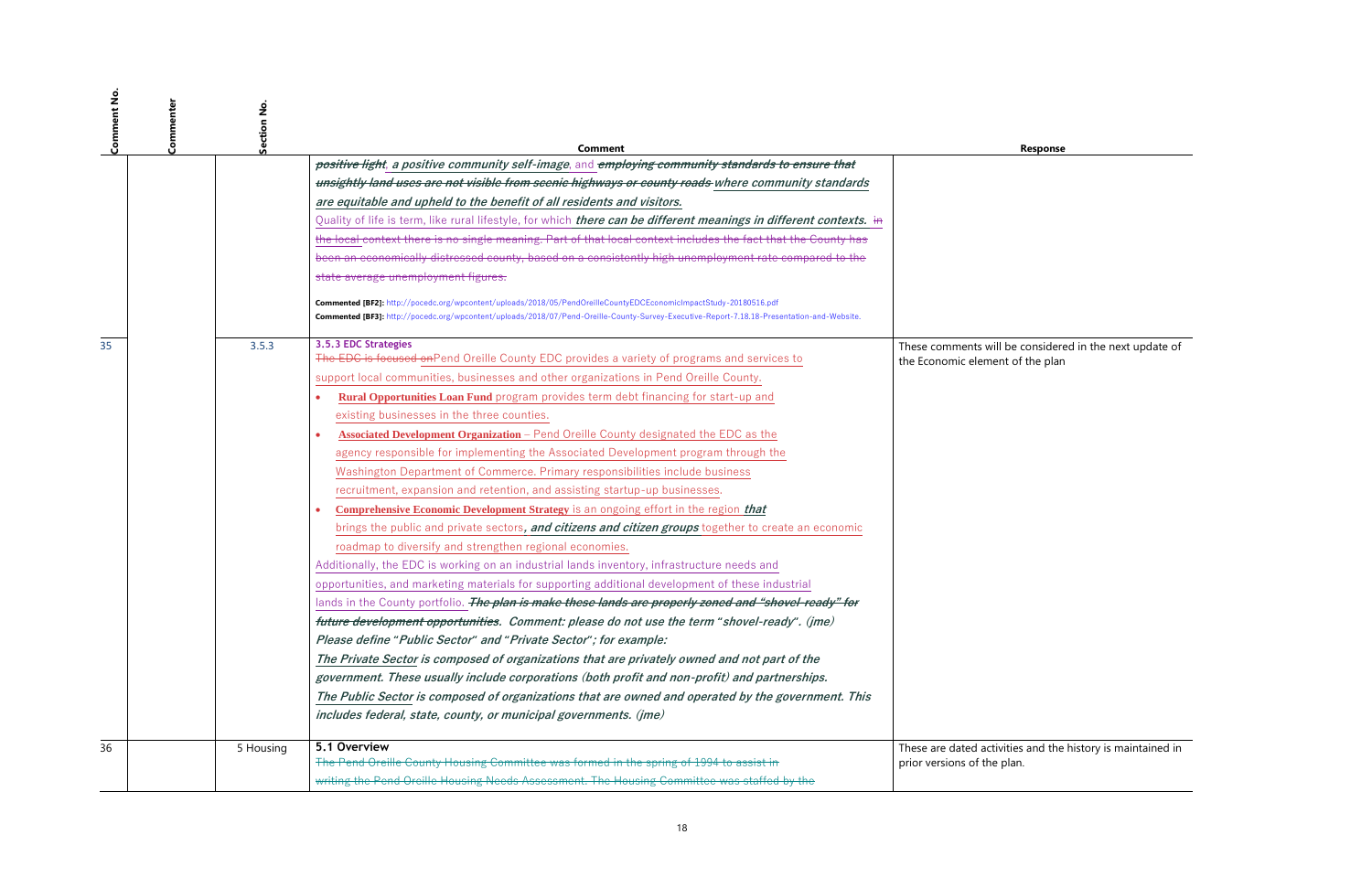| <b>Comment N</b> | Commenter<br>Section No. | Comment                                                                                                                                                                                                                                                                                                                                                                                                          | <b>Response</b>                                                      |
|------------------|--------------------------|------------------------------------------------------------------------------------------------------------------------------------------------------------------------------------------------------------------------------------------------------------------------------------------------------------------------------------------------------------------------------------------------------------------|----------------------------------------------------------------------|
|                  |                          | County planning office and included representatives from each of the five cities, the Spokane                                                                                                                                                                                                                                                                                                                    |                                                                      |
|                  |                          | Housing Authority, Rural Resources, Pend Oreille County Public Utilities District #1, Habitat for                                                                                                                                                                                                                                                                                                                |                                                                      |
|                  |                          | Humanity, the Pend Oreille Economic Development Council, the Washington Department of                                                                                                                                                                                                                                                                                                                            |                                                                      |
|                  |                          | Health and Social Services, the Family Crisis Network, Northeast Washington Regional Support                                                                                                                                                                                                                                                                                                                     |                                                                      |
|                  |                          | Network (NEWRESN), the Pend Oreille Bank, Pend Oreille Brokers, Pend Oreille North Realty,                                                                                                                                                                                                                                                                                                                       |                                                                      |
|                  |                          | and local residents. The needs assessment was completed in January 1995 and is available at the                                                                                                                                                                                                                                                                                                                  |                                                                      |
|                  |                          | County Public Works Department. The committee then devoted its time to writing draft policy                                                                                                                                                                                                                                                                                                                      |                                                                      |
|                  |                          | statements. The draft Housing Element has been further revised in the process of revising the                                                                                                                                                                                                                                                                                                                    |                                                                      |
|                  |                          | Comprehensive Plan. The Housing element is integrated with the other elements of the                                                                                                                                                                                                                                                                                                                             |                                                                      |
|                  |                          | Comprehensive Plan. A full understanding of the County's housing policy and plans should                                                                                                                                                                                                                                                                                                                         |                                                                      |
|                  |                          | include a study of these elements. The Housing element includes goals and policies for                                                                                                                                                                                                                                                                                                                           |                                                                      |
|                  |                          | preservation, improvement, and development of housing, an inventory and analysis of existing                                                                                                                                                                                                                                                                                                                     |                                                                      |
|                  |                          | housing, and projected housing needs within the County.                                                                                                                                                                                                                                                                                                                                                          |                                                                      |
| 37               | 5                        | history be placed somewhere (in an appendix, etc.)? (jme)<br><b>5.4 Housing Policies</b><br>In support of the Housing Goal, Pend Oreille County will implement the following Housing<br>Policies:<br>Housing Policy #1112: Keep plan provisions for the location of rural residential development<br>consistent with preserving agricultural lands, forested lands, and wetlands and while maintaining the rural | These comments will be considere<br>the Economic element of the plan |
|                  |                          | lifestyles of the County while also and minimizing conflicts with adverse impacts (ime) of commercial<br>agricultural activities.                                                                                                                                                                                                                                                                                |                                                                      |
| 38               | 5                        | 5.5.2 Housing Units<br>This section describes the type, age, and occupancy of housing in the County.<br><b>Housing Stock</b>                                                                                                                                                                                                                                                                                     |                                                                      |
|                  |                          | <b>Housing Tenure and Vacancy Rates</b>                                                                                                                                                                                                                                                                                                                                                                          |                                                                      |
|                  |                          | According to the 2000 Census 2017 ACS data, over three-quarters of the occupied housing stock                                                                                                                                                                                                                                                                                                                    |                                                                      |
|                  |                          | is owner occupied (See Table $5.43$ ). The cities within the County typically have a lower                                                                                                                                                                                                                                                                                                                       |                                                                      |
|                  |                          | ownership rate, reflecting a slightly higher ownership rate in the rural areas of the County, and a                                                                                                                                                                                                                                                                                                              |                                                                      |
|                  |                          | greater percentage of rental units in incorporated areas. Renter occupied units comprise roughly                                                                                                                                                                                                                                                                                                                 |                                                                      |

These comments will be considered in the next update of